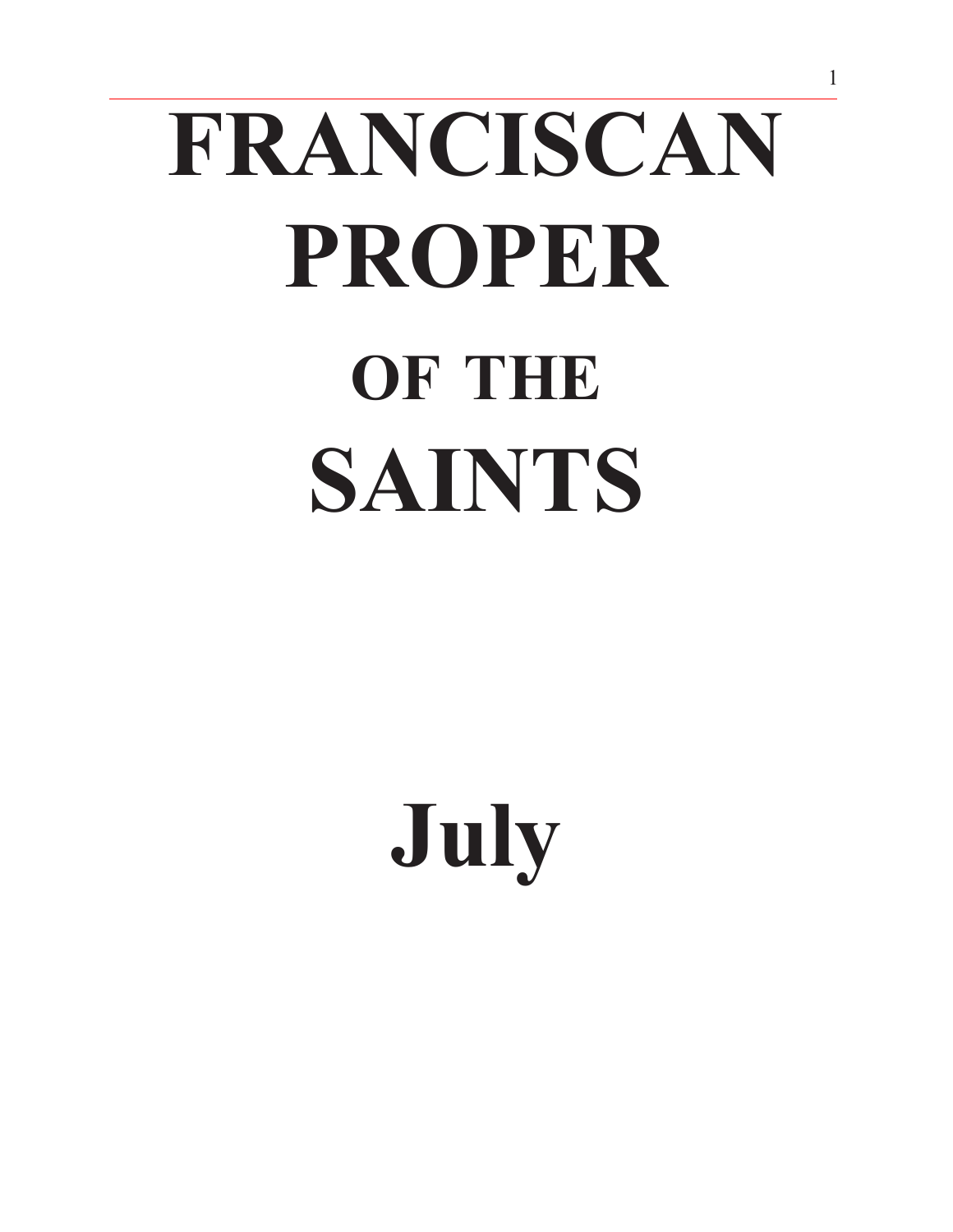1. The rank of the celebration (solemnity, feast or memorial) is indicated for each day. If there is no indication, it is an optional memorial.

2. For each solemnity and feast a proper Mass is provided in its entirety. This is therefore used as given.

3. For memorials:

a) Proper texts, given on some days, must always be used;

b) When there is a reference to a particular common, the most appropriate texts should be chosen according to the principles at the beginning of the commons. The page reference in each case indicates only the beginning of the common to which reference is made.

c) If the rederence is to more than one common, one or the other may be used, according to pastoral need. It is always permissible to interchange texts from several Masses within the same common. For example, if a saint is both a martyr and a bishop, either the common of martyrs or the common of pastor (bishops) may be used.

d) In addition to the commons which express a special characteristic holiness (e.g., of martyrs, virgins, or pastors), the texts from the common of saints, referring to holiness in general may always be used. For example, in the case of a saint who is both a virgin and a martyr, texts from the common of saints in general may be used, in addition to texts from the common of martyrs or the common of virgins.

e) The prayers over the gifts and after communion, unless there are proper prayers, may be taken either from the common or from the current liturgical season.

4. The Masses in the proper may also be celebrated as votive Masses, with the exception of Masses of the mysteries of the life of the Lord and of the Blessed Virgin Mary and Masses of certain saints for whom a special votive Mass is provided. When Masses from the proper are used as votive Masses, words in the prayers referring to the day of death or to the solemnity or feast are omitted and "memorial" or "commemoration" is substituted. If the entrance antiphon, "Let us rejoice" occurs, it is to be replaced by another antiphon from the respective common.

#### **NOTE:**

1) All Scriptural texts have been brought into conformity with the New American, revised translation, approved by the USCCB.

2) Certain prayer formulas, such as prayer endings and versicles and responses, have been brought into conformity with the English translation of the Third Typical Edition of the Roman Missal (2011).

3) Titles have been changed for any Blessed that has since been canonized.

4) In those cases where an approved English translation is not yet available, translations have been made of the approved Italian texts. For those who do not wish to use unapproved texts, the prayers may be taken from the corresponding Common(s).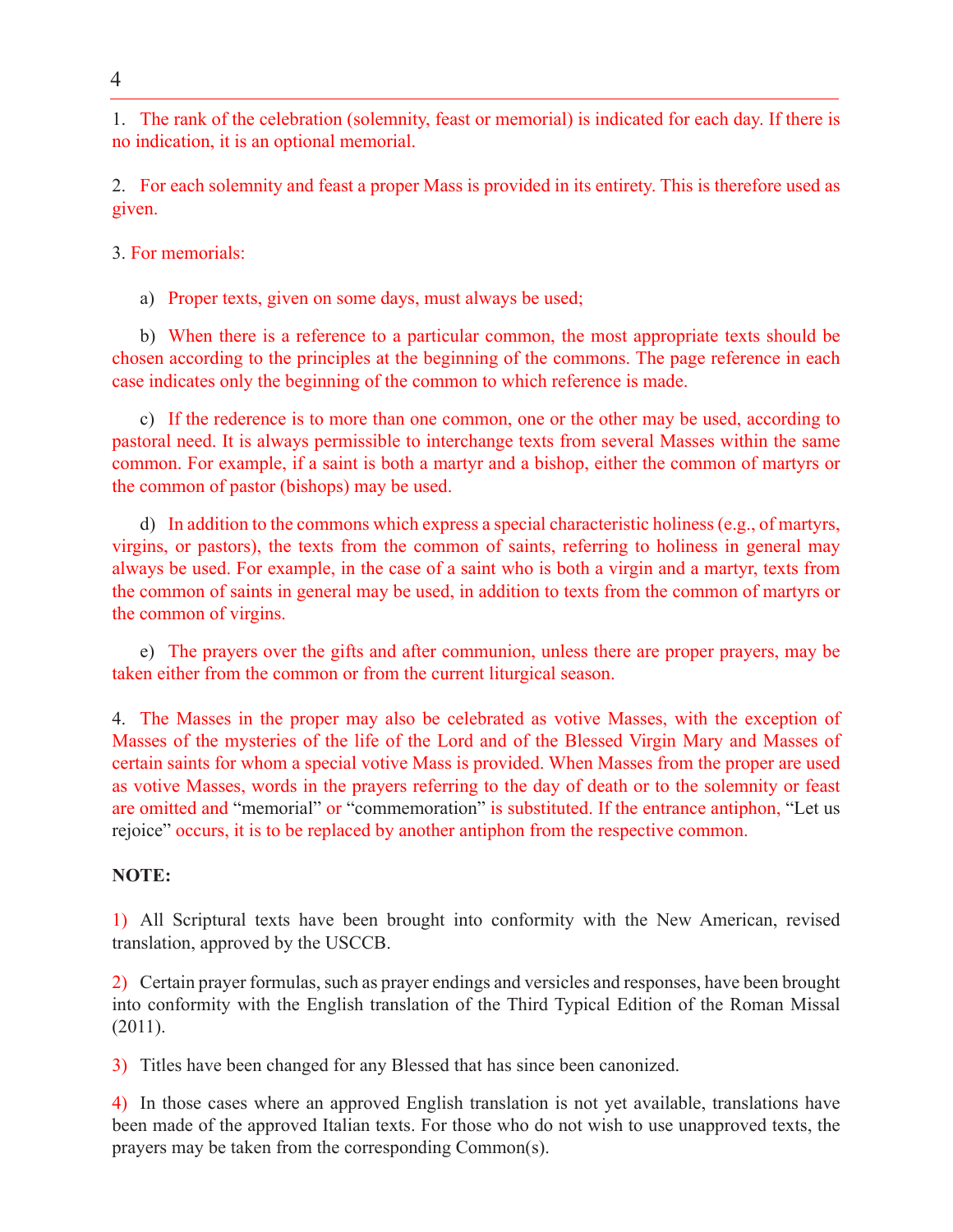## **1 July (in the USA)**

# **BL. JUNÍPERO SERRA FERRER**

**OFM, Priest, Missionary**

Miguel José Serra was born at Petra (Majorca, Spain) on November 24, 1713. The eighteenyear-old assumed the name "Juniper" when he became a Franciscan in commemoration of one of the first companions of Francis of Assisi. He was ordained a priest at age 23 in 1737, and dedicated himself to teaching (philosophy and theology) and to preaching. At 36 years of age, he went as a missionary to Mexico, which at the time was subject to Spain. In 1750, with his disciple, Francisco Palóu, he reached the Sierra Gorda where he would establish five missions. He entered California on July 1, 1767 where he proceded to found nine missions along the California coast from San Diego to San Francisco. For his vast missionary work he gained the title "Apostle of California". He died in Monterey on August 28, 1784 and is buried in the mission church of Saint Charles Borromeo which he founded. On March 1, 1931 a statue of Junípero was dedicated in the US Congress in Washington, D.C. He was beatified by John Paul II on September 25, 1988.

## **COLLECT**

**God most high, your servant Junípero Serra brought the gospel of Christ to the peoples of Mexico and California and firmly established the Church among them. By his intercession, and through the example of his evangelical zeal, inspire us to be faithful witnesses of Jesus Christ, who lives and reigns with you in the unity of the Holy Spirit, one God, for ever and ever.**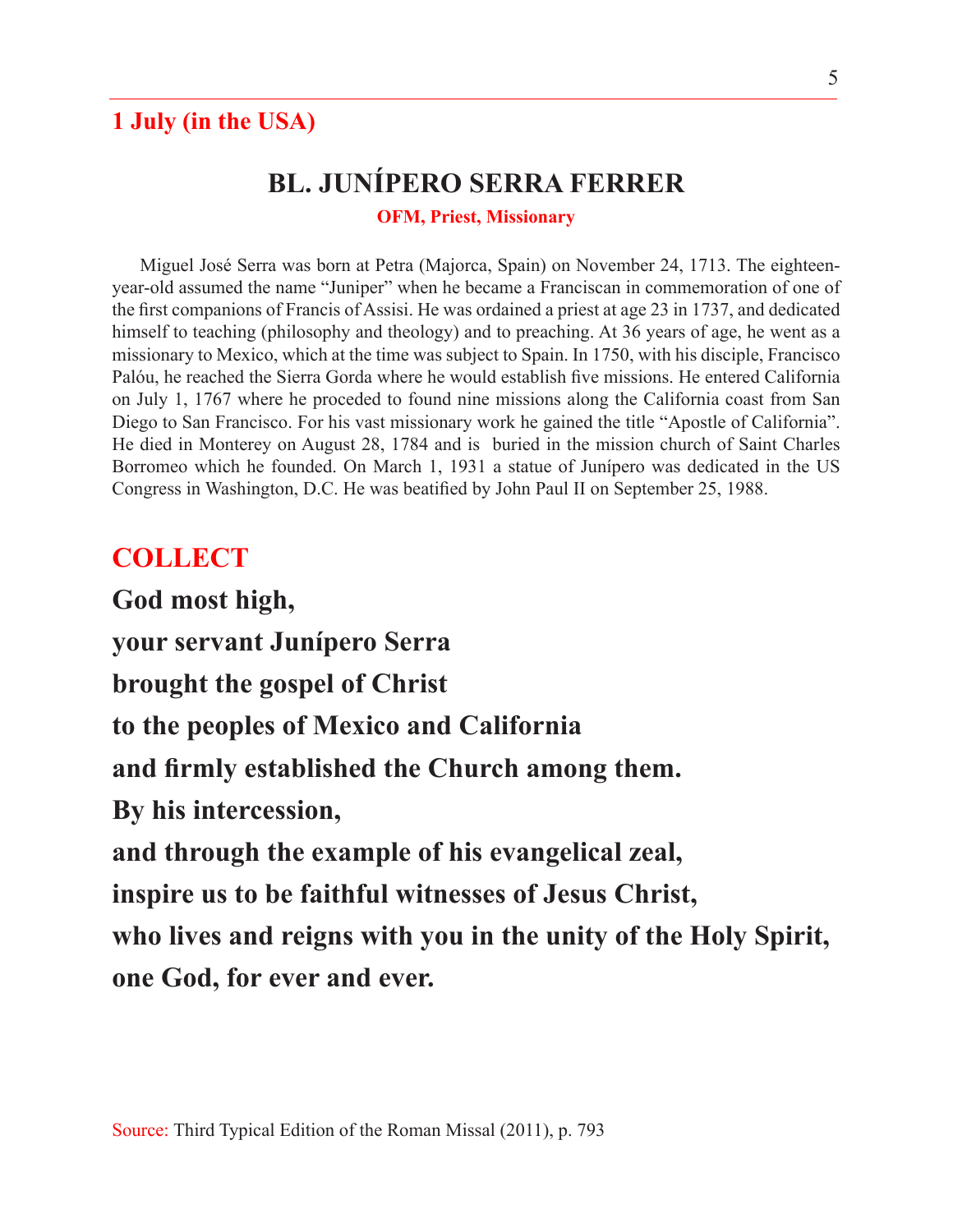#### **ON THE SAME DAY**

## **1 July**

#### **BL. IGNATIUS (NAZJU) FALZON Secular Franciscan**

Ignatius "Nazju" Falzon was born at Valletta, Malta, on July 1, 1813. At age 15 he received the minor orders and at age 20 he earned a doctorate in civil and canon law. Sensing himself unworthy, he neither exercised the profession in which he was trained nor did he seek ordination. Eucharistic adoration and meditation were his spiritual nourishment and the sustenance of his particular apostolate. He worked and offered his witness to about 20,000 British soldiers stationed in Valletta during the Crimean War (1853-1856). He organized prayer and catechetical lessons for the Catholics, made friends with the non-Catholics, and even with non-Christians and attracted many to the faith. For this reason he is considered a pioneer and champion of ecumenical dialogue. He died on his 52nd birthday, July 1, 1865. He was beatified by John Paul II on May 19, 2001.

#### **Entrance Antiphon**

Proclaim the word; be persistent whether it is convenient or inconvenient; convince, reprimand, encourage through all patience and teaching. 2 Tm 4:2

## **COLLECT**

**Almighty and eternal God, who in Blessed Ignatius Falzon gave your Church an ardent catechist, grant that, through his intercession, we may zealously train ourselves in Christian teaching that we may know you and continue to grow in your love. Through our Lord Jesus Christ, your Son, who lives and reigns with you in the unity of the Holy Spirit, one God, for ever and ever.**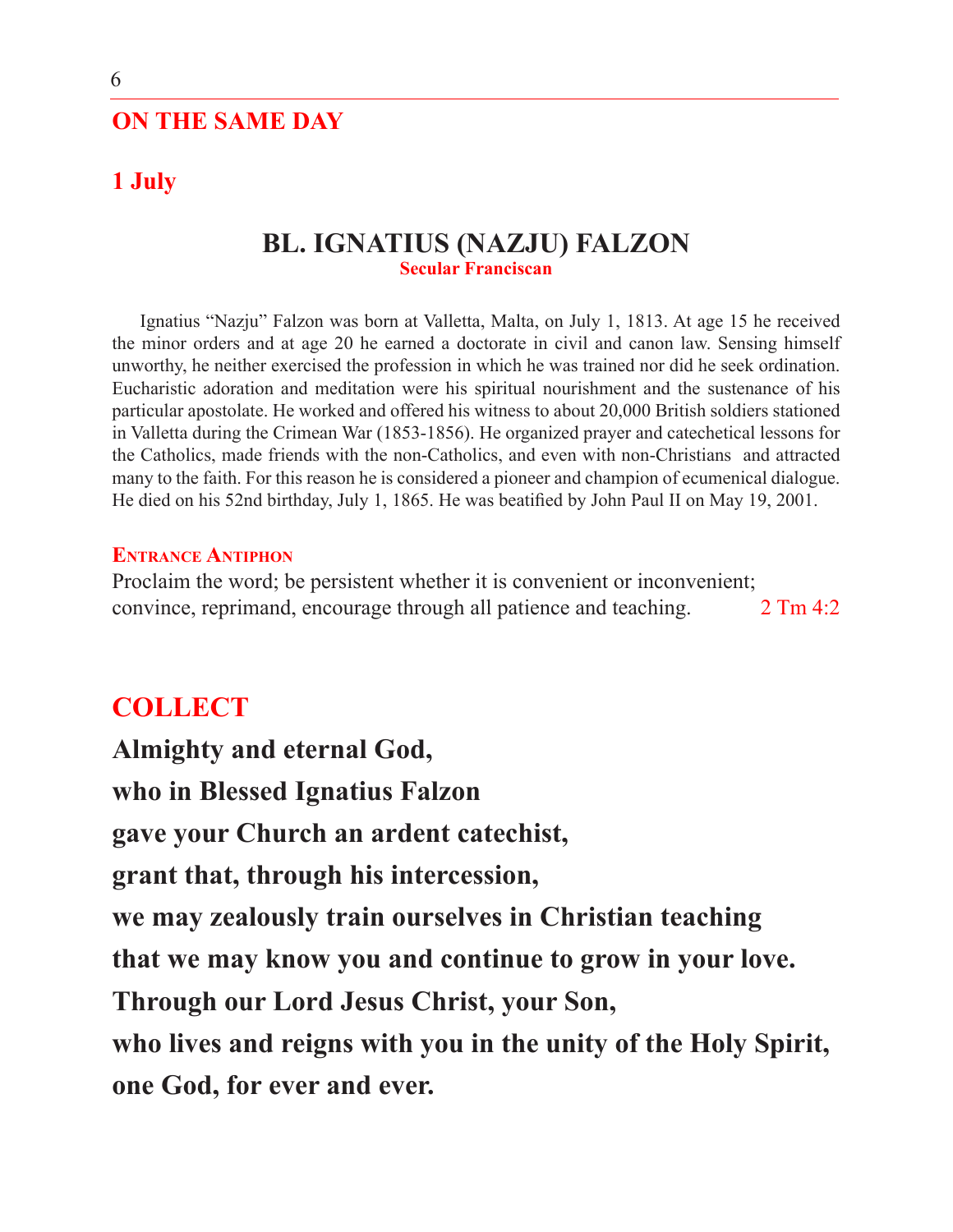**Accept, O God, the offering which your holy people present to you in remembrance of Blessed Ignatius, and through our participating in this mystery, grant that we give witness to your love. Through Christ our Lord.**

#### **Communion Antiphon**

May they all be one, as you, Father, are in me and I in you, that they also may be in us, that the world may believe that you sent me. Jn 17:21

# **PRAYER AFTER COMMUNION**

**Lord, may this sacred banquet sustain us so that, after the example of Blessed Ignatius, we may witness with our hearts and in our deeds to love for others and to the light of your truth. Through Christ our Lord.**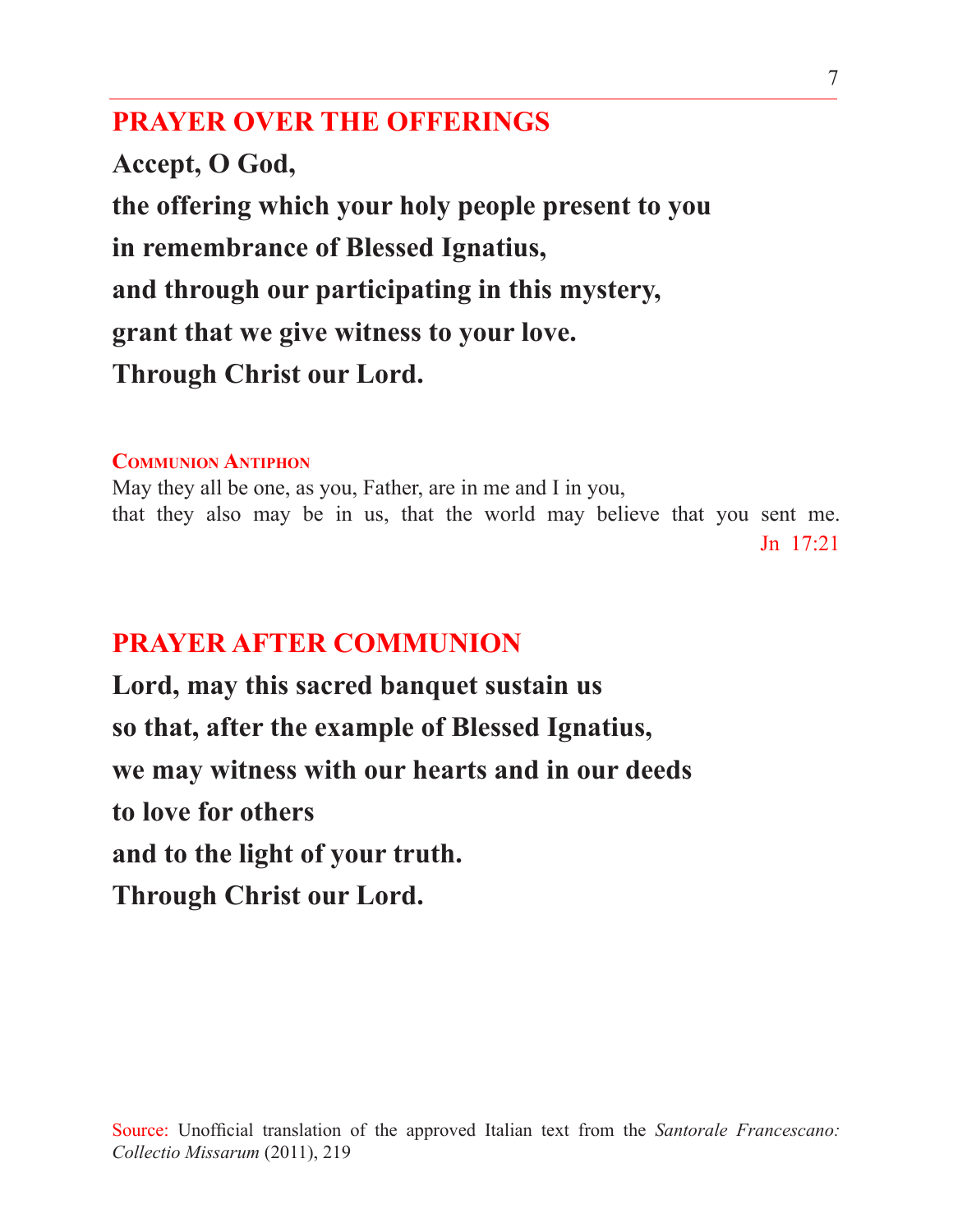## **5 July (In the United States)**

# **St. ELIZABETH of PORTUGAL**

**Secular Franciscan, Queen, Patron of Catholic Charities**

Elizabeth of Aragon was born around the year 1271 at Estremoz, Portugal. She was the daughter of Pedro, the future king of Aragon, and the wife of Denis, King of Portugal. With heroic abnegation she sustained trials and difficulties and acted as an angel of peace to bring calm to serious tensions both within her family as well as in the kingdom. She was widowed (1325) and became a Secular Franciscan, living the last few years of her life in dialogue with God and in charity towards the poor. She was canonized in Rome by Urban VIII on June 24, 1626.

# **COLLECT**

**O God, author of peace and lover of charity, who adorned Saint Elizabeth of Portugal with a marvellous grace for reconciling those in conflict, grant, through her intercession, that we may become peacemakers, and so be called children of God. Through our Lord Jesus Christ, your Son, who lives and reigns with you in the unity of the Holy Spirit, one God, for ever and ever.**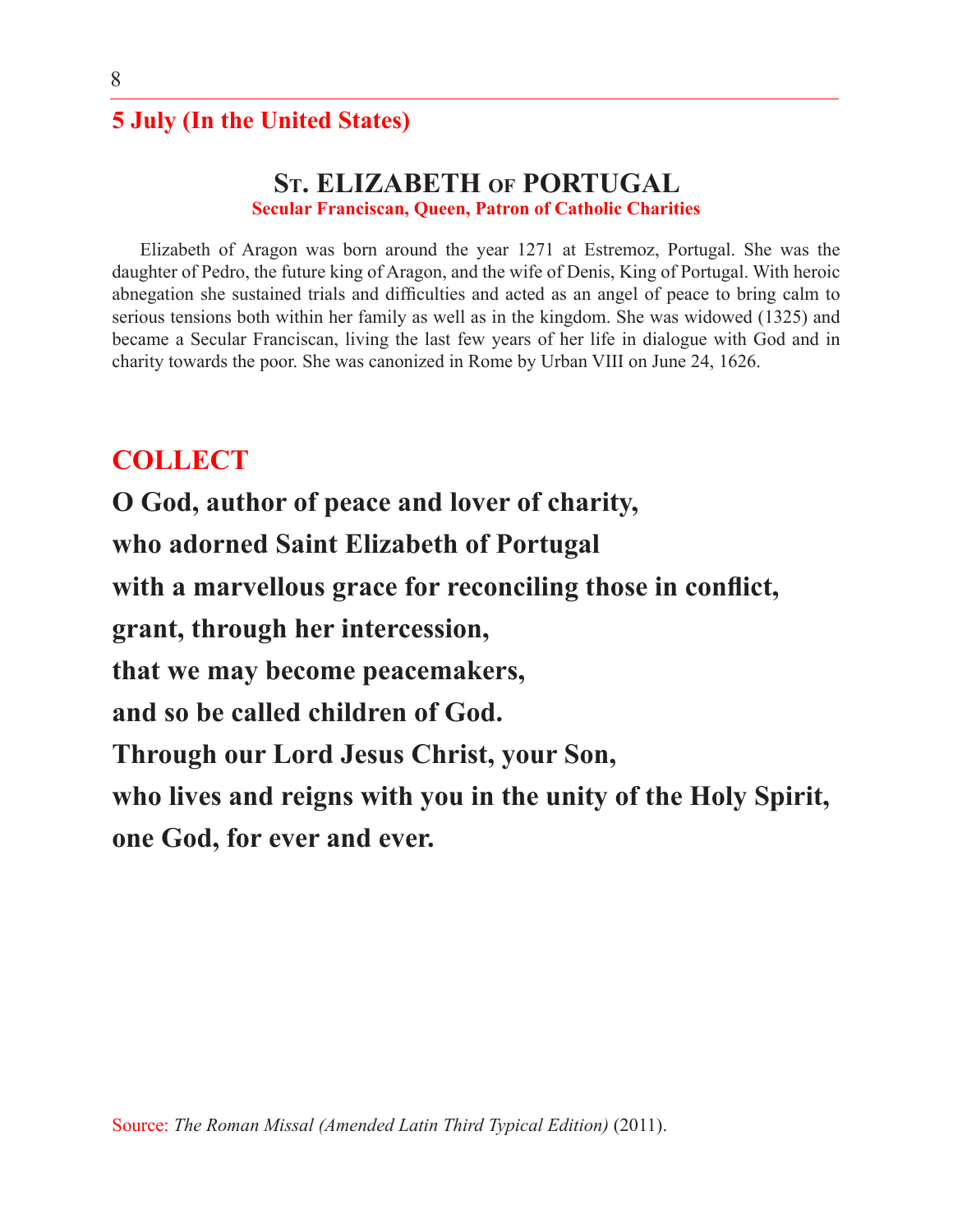# **THE CHINESE MARTYRS Bb. GREGORY GRASSI and COMPANIONS**

#### **OFM, Secular Franciscans, Martyrs**

Over a 300-year period, 120 missionaries and Chinese believers gave their lives in fidelity to Jesus Christ and the Catholic Church. In the fifth century the Gospel was preached in China, and at the beginning of the seventh century the first church was built there. During the T'ang dynasty (618-907) the Christian community flourished for two centuries. In the 13th, thanks to the understanding of the Chinese people and culture shown by missionaries like the Franciscan, John of Montecorvino, it became possible to begin the first Catholic mission in the Middle Kingdom, with the episcopal see in Beijing.

Unfortunately, however, the difficult question of "Chinese rites" greatly irritated the Emperor K'ang Hsi and precipitated the persecution. This persecution, strongly influenced by the one in nearby Japan, extended in successive waves from the first decade of the 17th century to about the middle of the 19th. Missionaries and lay faithful were killed and many churches destroyed.

Among the Franciscans who gave their lives for the faith were: St. John Lantrua of Triora, O.F.M., priest, who was put in prison together with others in the summer of 1815, and was later condemned to death and strangled on February 7, 1816. The Martyrs of Shanxi, killed on July 9, 1900, were Friars Minor: Gregory Grassi (Bishop), Francis Fogolla (Bishop), Elias Facchini (priest), Theodoric Balat (priest), Andrew Bauer (friar). The Martyrs of Southern Hunan were also Franciscans: Anthony Fantosati (Bishop, martyred on July 7, 1900), Joseph Mary Gambaro (priest, martyred on July 7, 1900), Cesidio Giacomantonio (priest, martyred on July 4, 1900). To the martyred Franciscans of the First Order were added seven Franciscan Missionaries of Mary: Mary Hermina of Jesus Grivot, Mary of Peace Giuliani, Mary Clare Nanetti, Mary of the Holy Birth Kerguin, Mary of St, Justus Moreau, Mary Adolphine Dierk and Mary Amandina Jeuris. Of the martyrs belonging to the Franciscan family, there were also 11 Secular Franciscans, all Chinese: John Zhang Huan (seminarian), Patrick Dong Bodi (seminarian), John Wang Rui (seminarian), Philip Zhang Zhihe (seminarian), John Zhang Jingguang (seminarian), Thomas Shen Jihe (layman), Simon Chen Ximan (lay catechist), Peter Wu Anbang (layman), Francis Zhang Rong (layman and farmer), Matthew Feng De (layman and neophyte), and Peter Zhang Banniu (layman and laborer). To these are joined a number of Chinese lay faithful.

#### Entrance Antiphon

The souls of the saints are rejoicing in heaven, the saints who followed the footsteps of Christ, and since for love of him they shed their blood, they now exult with Christ for ever.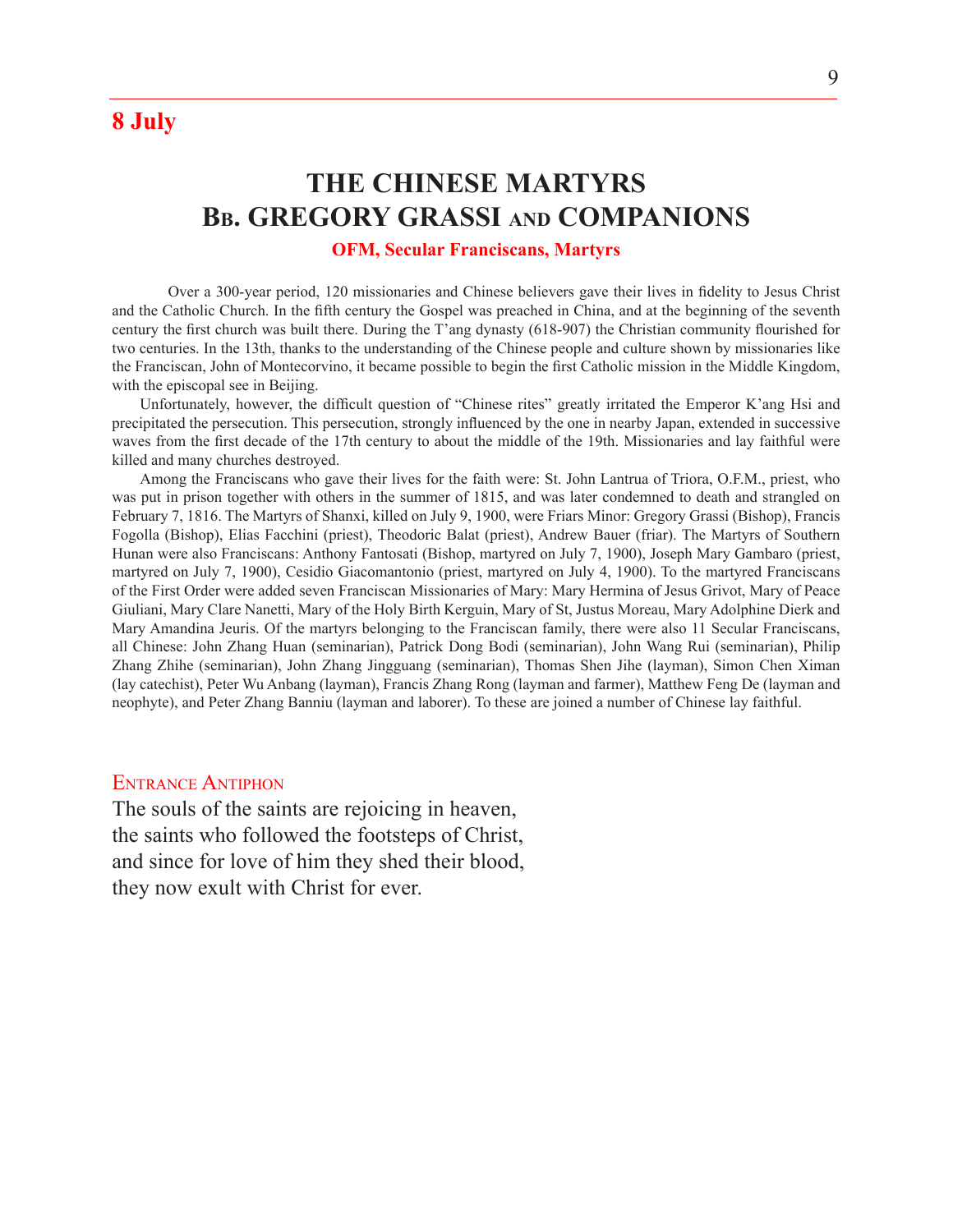# **COLLECT**

**God, our Father, you wish all men to be saved and to attain to knowledge of the truth. Through the prayers of your blessed martyrs, bishop Gregory and companions, may all nations come to know you, the one true God, and Jesus Christ our Lord, whom you have sent, who lives and reigns with you in the unity of the Holy Spirit, one God, for ever and ever.**

# **PRAYER OVER THE OFFERINGS**

**Lord, accept the gifts we offer you in honor of the blessed martyrs, Gregory and companions. May your name be hallowed among all nations, and everywhere may a pure offering be made to you. Through Christ our Lord.**

**Communion Antiphon** Mk 8:35 Whoever loses his life for the sake of the gospel will save it, says the Lord.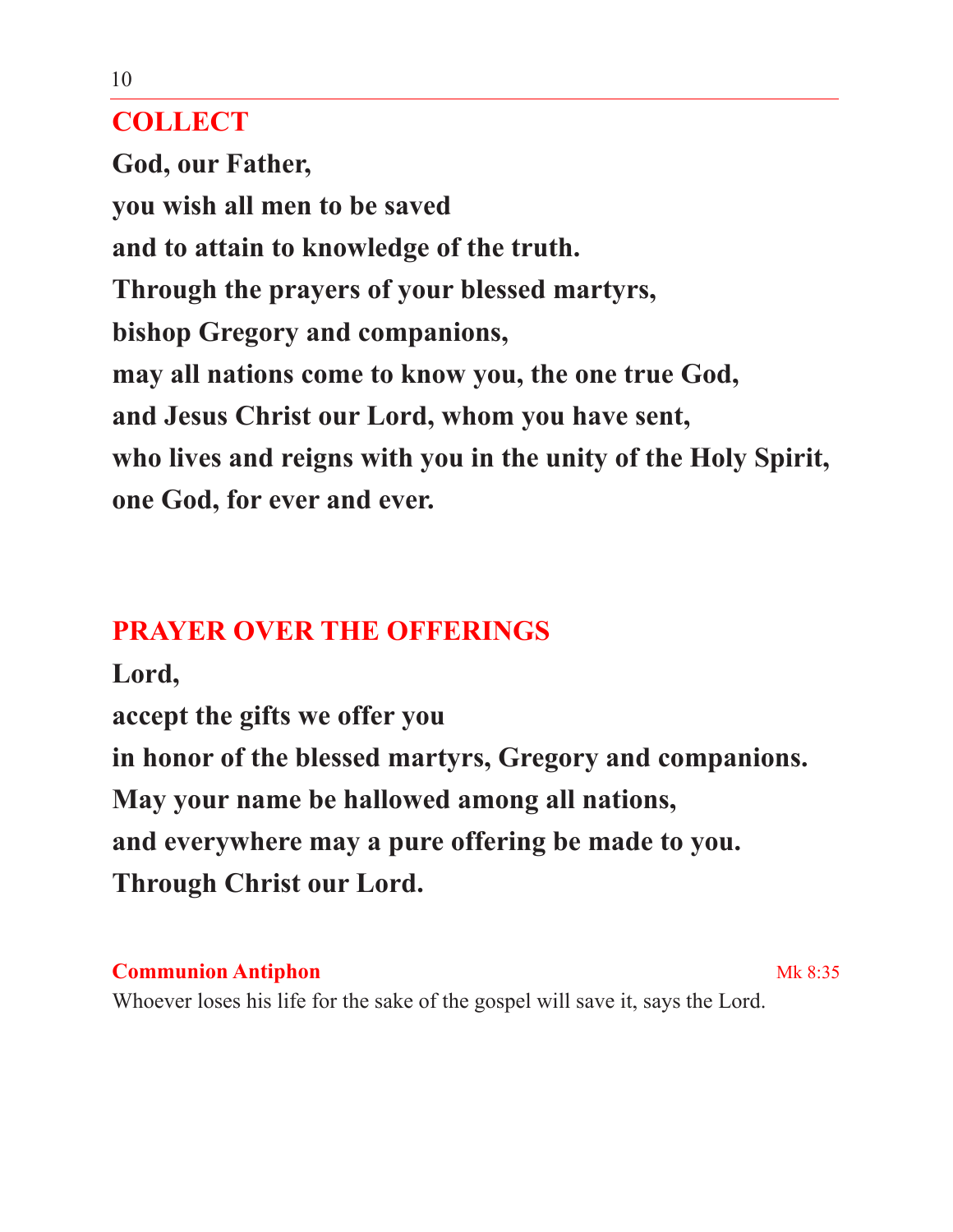# **PRAYER AFTER COMMUNION**

**Lord,**

**we have been invigorated by the sacrifice that redeemed us.**

**Through this aid to eternal salvation,**

**may the true faith continually grow among all nations.**

**Through Christ our Lord.**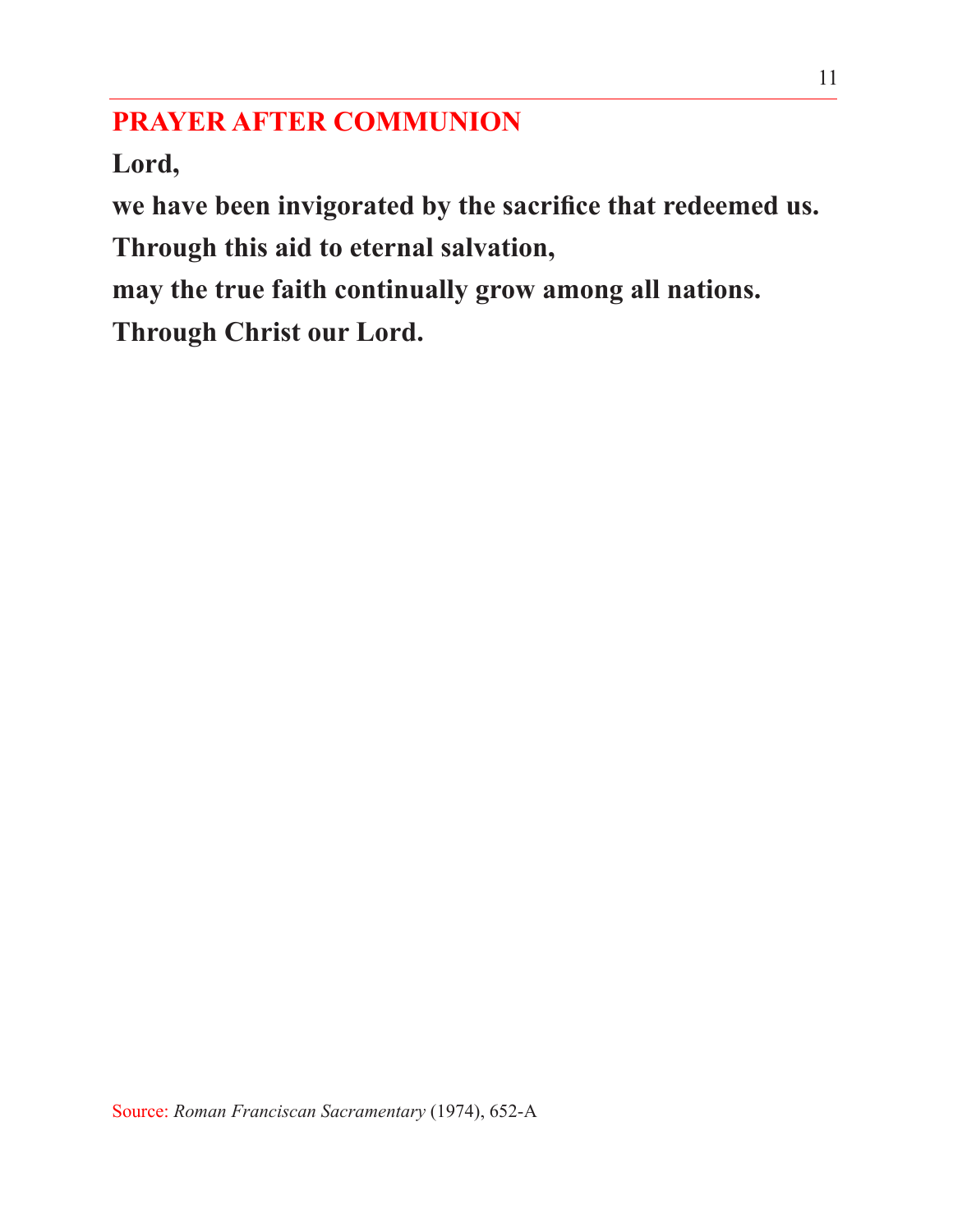# **Ss. NICHOLAS PICK and COMPANIONS The Martyrs of Gorkum**

#### **Friars Minor, Martyrs**

In 1568 the Low Countries revolted against Spain. In the northern part (now the Netherlands), the revolt was also directed against Catholicism. This rebellion ultimately led to the recognition in 1648 of an independent Republic of United Provinces (Netherlands).

Nicholas and his companions (11 Franciscans and eight diocesan priests) are also known as "the martyrs of Gorkum," where they were arrested by Calvinist soldiers. They were taken to Briel and urged to renounce the Roman Catholic teaching on Christ's presence in the Eucharist and on the pope's primacy. They refused and were hung from crossbeams. The execution was clumsily handled; it took two hours for some of them to strangle. They were canonized in 1867.

ENTRANCE ANTIPHON BAR 4:23 With mourning and lament I sent you away, but God will give you back to me with gladness and joy forever.

## **COLLECT**

**God our Father,**

**you gave victory to your holy martyrs,**

**Nicholas and companions,**

**and adorned them with the crown of eternal life.**

**Imitating their constancy,**

**may we also attain with them to eternal glory.**

**Through our Lord Jesus Christ, your Son,**

**who lives and reigns with you in the unity of the Holy Spirit, one God, for ever and ever.**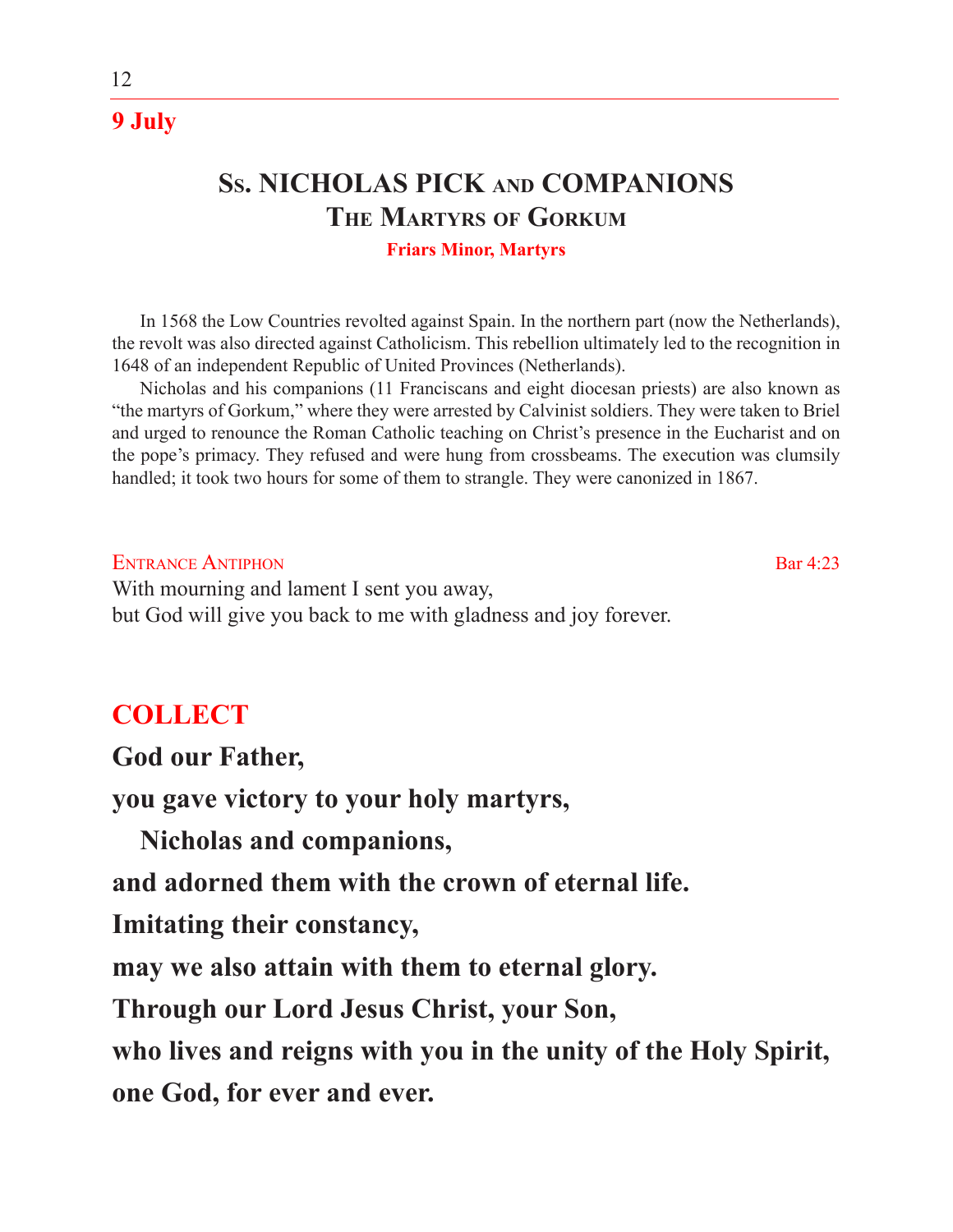**Lord, accept the gifts we bring to celebrate the feast of your martyrs. May this sacrifice free us from sin and make our service pleasing to you. Through Christ our Lord.**

#### **Communion Antiphon** 2 Cor 4:11

We who live are constantly being given up to death for the sake of Jesus, so that the life of Jesus may be manifested in our mortal flesh.

# **PRAYER AFTER COMMUNION**

**Almighty God, we have been nourished by the body and blood of your Son. Inflame us with the same burning love that led your holy martyrs, Nicholas and companions, to offer you their lives as a holocaust. Grant this through Christ our Lord.**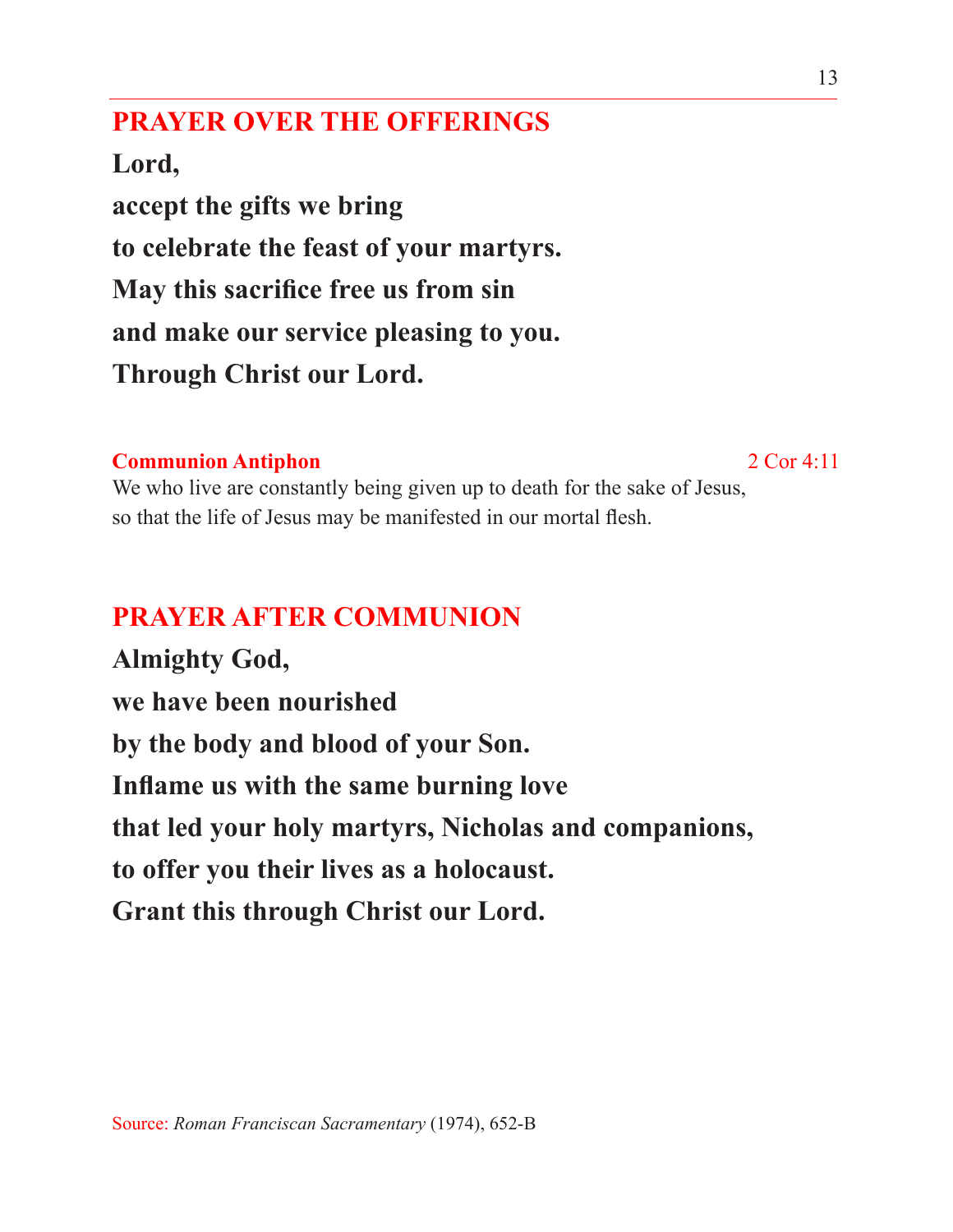# **St. VERONICA GIULIANI**

#### **Capuchin Poor Clare, virgin**

Veronica was born in Mercatelli, Italy. At the age of 17, Veronica joined the Capuchin Poor Clares. Her father had wanted her to marry, but she convinced him to allow her to become a nun. In her first years in the monastery, she worked in the kitchen, infirmary and sacristy and also served as portress. At the age of 34, she was made novice mistress, a position she held for 22 years. When she was 37, Veronica received the stigmata. Life was not the same after that.

Church authorities in Rome wanted to test Veronica's authenticity and so conducted an investigation. She lost the office of novice mistress temporarily and was not allowed to attend Mass except on Sundays or holy days. Through all of this Veronica did not become bitter, and the investigation eventually restored her as novice mistress.

Though she protested against it, at the age of 56 she was elected abbess, an office she held for 11 years until her death. Veronica was very devoted to the Eucharist and to the Sacred Heart. She was canonized in 1839.

#### ENTRANCE ANTIPHON GAL 6:14

May I never boast except in the cross of our Lord Jesus Christ, through which the world has been crucified to me, and I to the world.

## **COLLECT**

**Almighty God, you made St. Veronica glorious by the wounds of the passion of your Son. Through her example and prayers, may we become like Christ, humbly embracing the cross so that we may rejoice in the revelation of his glory, who lives and reigns with you in the unity of the Holy Spirit, one God, for ever and ever.**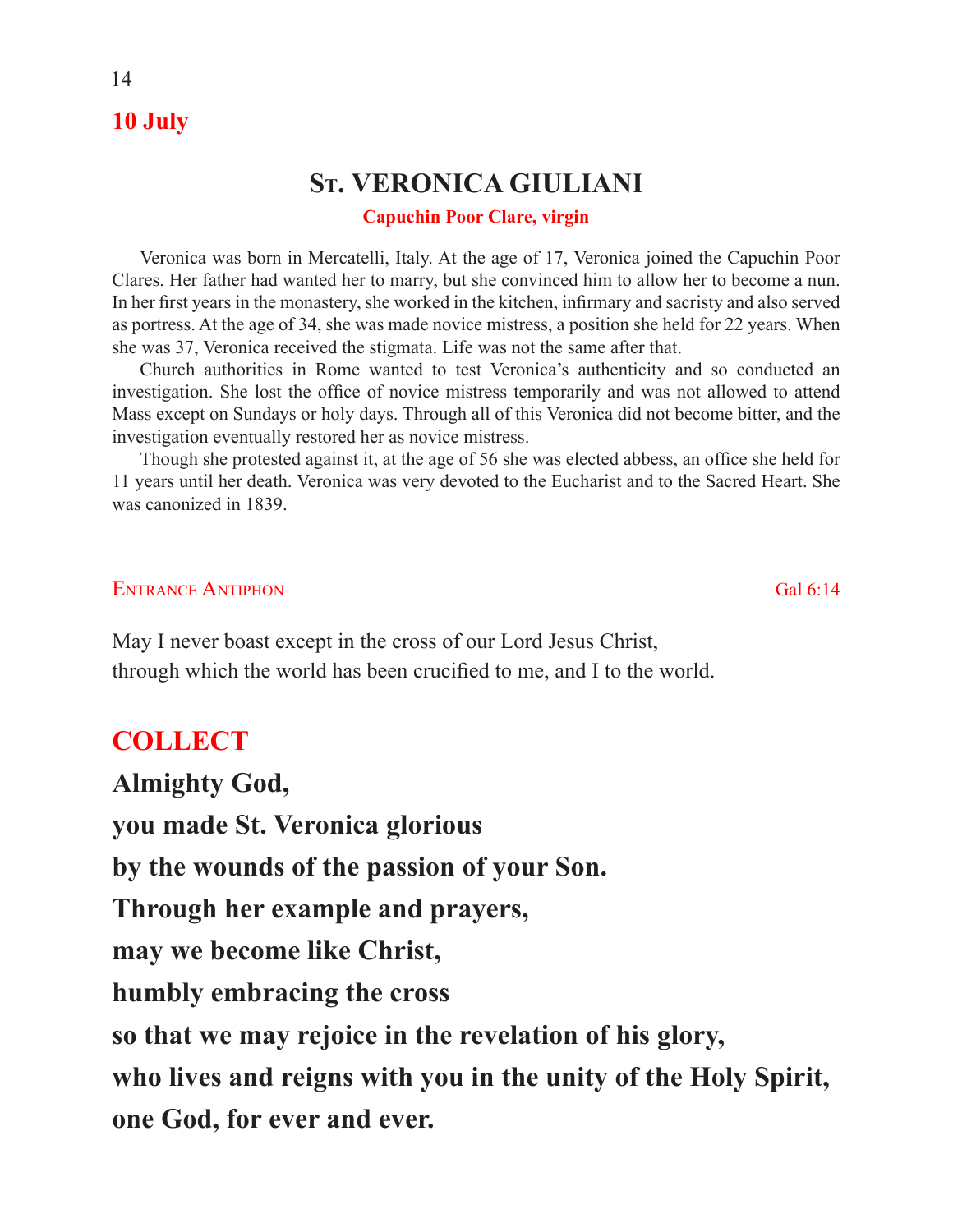**Lord God, accept the gifts we offer you in honor of St. Veronica. Help us so to venerate the mystery of the sufferings of your Son, that our lives may ever be comformable to it. We ask this through Christ our Lord.**

#### **Communion Antiphon** Mt 16:24

Whoever wishes to come after me must deny himself, take up his cross, and follow me, says the Lord.

# **PRAYER AFTER COMMUNION**

## **Lord,**

**we have received the divine sacrament, the perpetual memorial of the death of your Son. Grant us always to remain close to Christ and to work in the Church for the salvation of all men. We ask this through Christ our Lord.**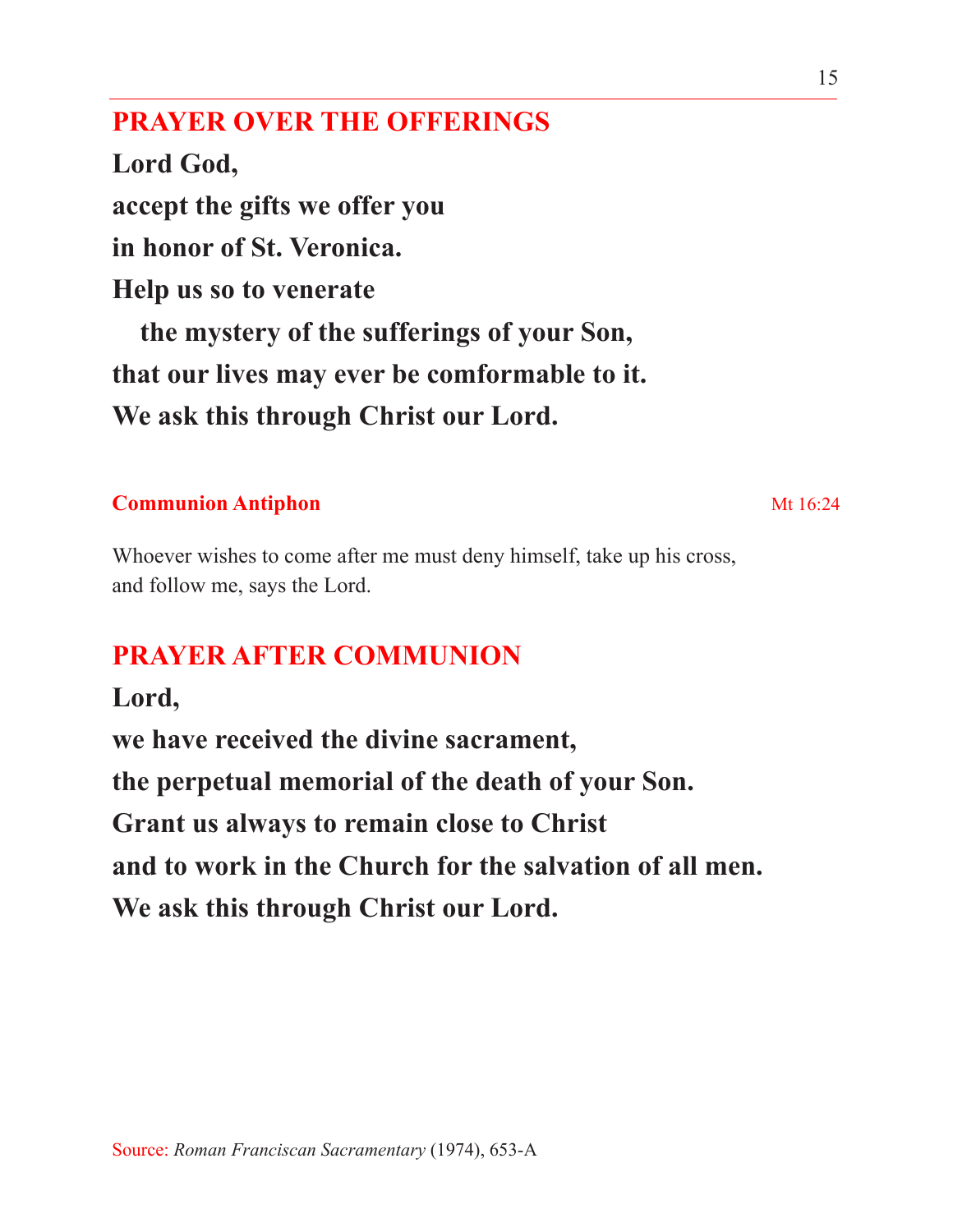#### **Ss. JOHN JONES and JOHN WALL Friars Minor, Martyrs**

These two friars were martyred in England in the 16th and 17th centuries for refusing to deny their faith. John Jones was Welsh. He was ordained a diocesan priest and was twice imprisoned for administering the sacraments before leaving England in 1590. He joined the Franciscans at the age of 60 and returned to England three years later while Queen Elizabeth I was at the height of her power. John ministered to Catholics in the English countryside until his imprisonment in 1596. He was condemned to be hanged, drawn and quartered. John was executed on July 12, 1598.

John Wall was born in England but was educated at the English College of Douai, Belgium. Ordained in Rome in 1648, he entered the Franciscans in Douai several years later. In 1656 he returned to work secretly in England.

In 1678 Titus Oates worked many English people into a frenzy over an alleged papal plot to murder the king and restore Catholicism in that country. John Wall was arrested and imprisoned in 1678 and was executed the following year. John Jones and John Wall were canonized in 1970.

#### ENTRANCE ANTIPHON See Ry 12:11

These are the saints who were victorious because of the blood of the Lamb, and in the face of death refused to cling to life; therefore they reign with Christ for ever.

# **COLLECT**

**Almighty God,**

**you made your holy martyrs, John Jones and John Wall,**

**distinguished defenders of the faith.**

**Through their intercession,**

**may all people who glory in the name of Christ**

**return to the unity of the true faith.**

**Through our Lord Jesus Christ, your Son,**

**who lives and reigns with you in the unity of the Holy Spirit, one God, for ever and ever.**

16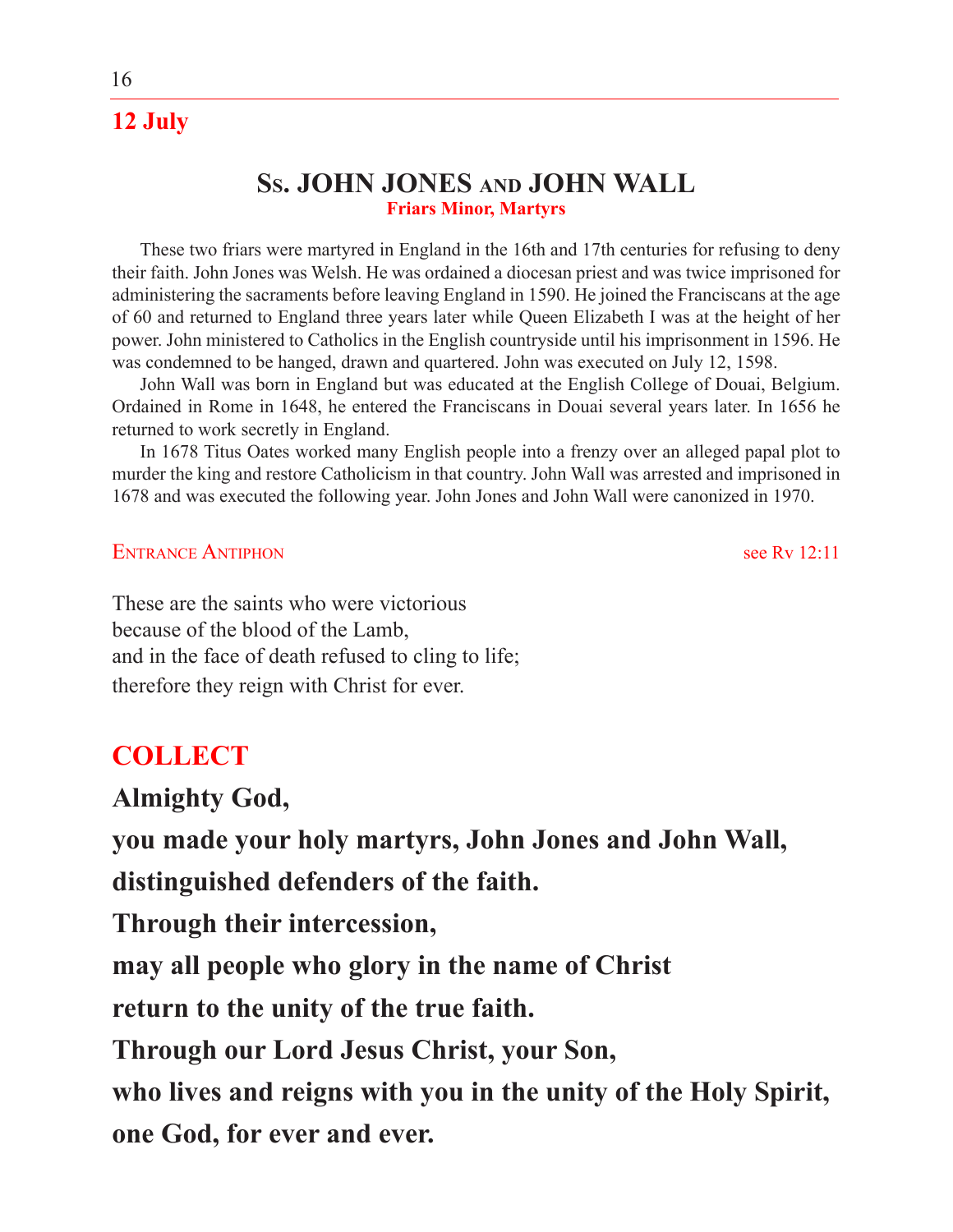**Lord our God, as we bring gifts to your altar, we humbly pray that the sacrifice of your only-begotten Son which strengthened your martyrs for the contest may likewise confirm us in the profession of the faith. Through Christ our Lord.**

## **Communion Antiphon** 2 Tm 2:11-12

If we have died with Christ we shall also live with him; if we persevere we shall also reign with him.

# **PRAYER AFTER COMMUNION**

**Lord,**

**keep this Eucharist effective within us.**

**May the gift we receive**

**on this feast of the martyrs, John Jones and John Wall,**

**bring us salvation and peace.**

**Through Christ our Lord.**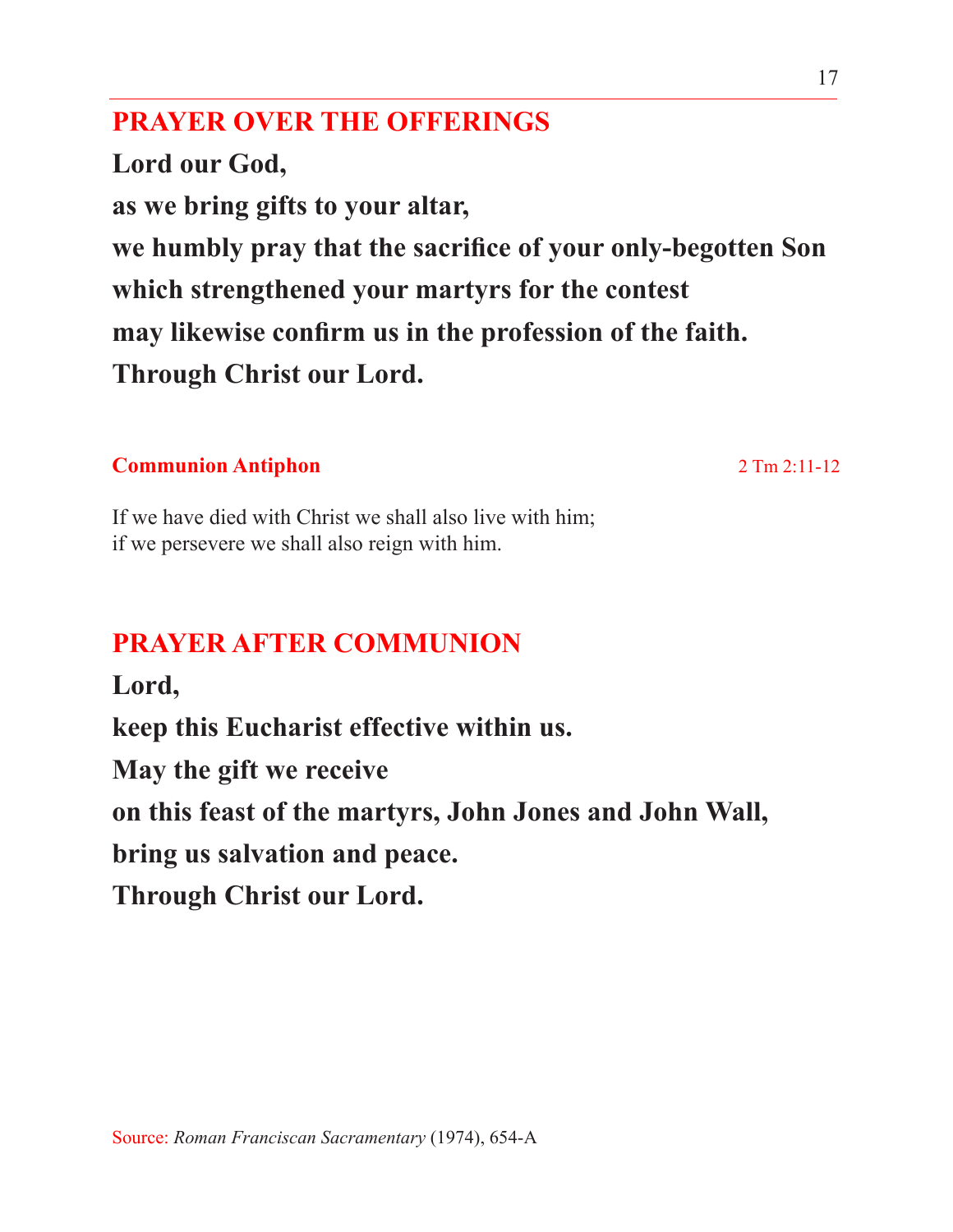# **Bl. ANGELINA of MARSCIANO**

#### **Third Order religious**

Blessed Angelina founded the first community of Franciscan women other than Poor Clares to receive papal approval. Angelina was born to the Duke of Marsciano (near Orvieto). She was 12 when her mother died. Three years later the young woman made a vow of perpetual chastity. That same year, however, she yielded to her father's decision that she marry the Duke of Civitella. Her husband agreed to respect her previous vow.

When he died two years later, Angelina joined the Secular Franciscans and with several other women dedicated herself to caring for the sick, the poor, widows and orphans. Many other young women were attracted to Angelina's community. Angelina and her companions later went to Foligno, where her community of Third Order sisters received papal approval in 1397. She soon established 15 similar communities of women in other Italian cities. Angelina died on July 14, 1435, and was beatified in 1825.

#### Entrance Antiphon

Praise to the holy woman whose home is built on faithful love and whose pathway leads to God.

## **COLLECT**

**God, our Father, you adorned blessed Angelina with wondrous humility and charity. Grant us to follow her example and so attain to eternal joys. Through our Lord Jesus Christ, your Son, who lives and reigns with you in the unity of the Holy Spirit, one God, for ever and ever.**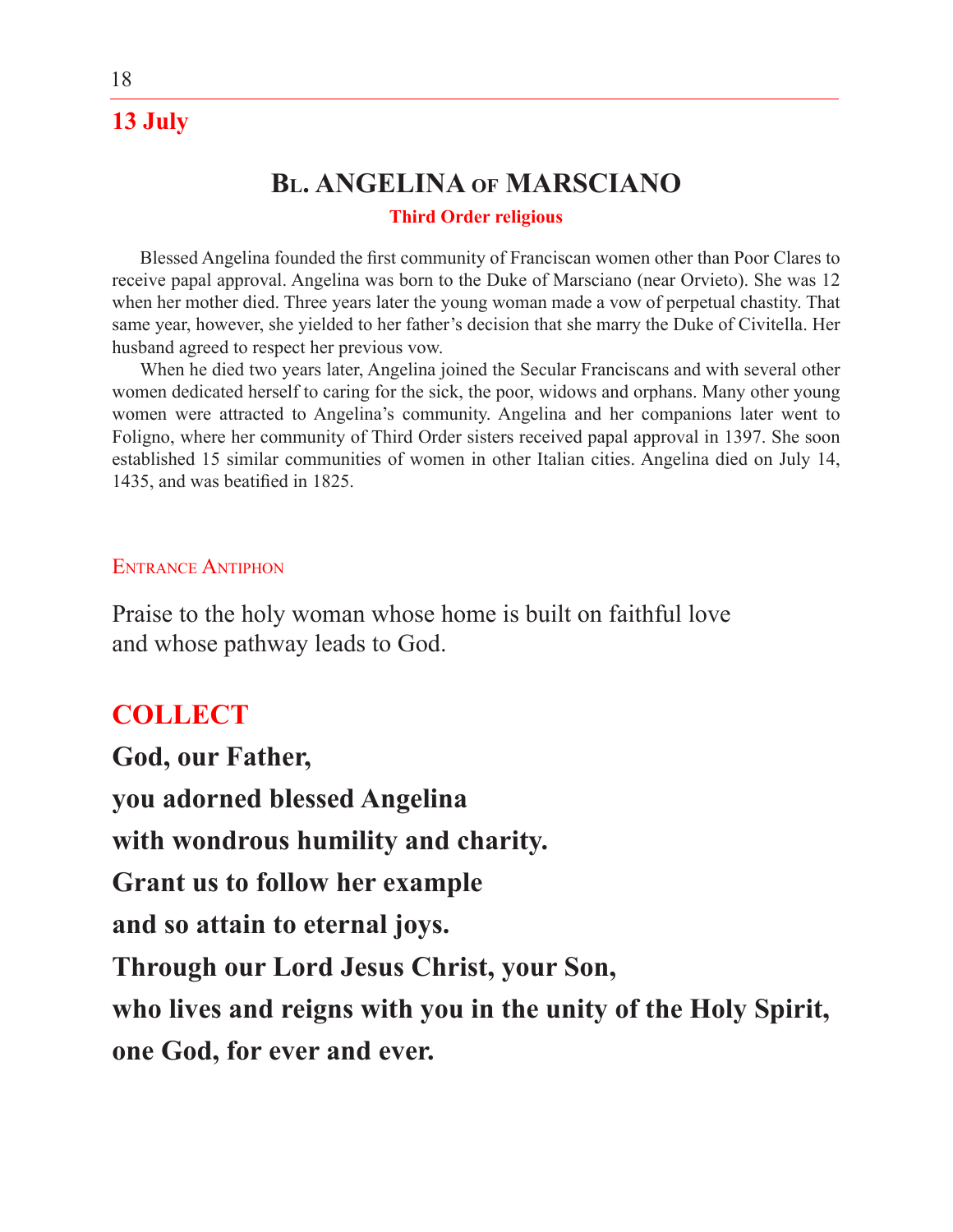**Lord,**

**may the gifts of our labor placed on your altar in commemoration of blessed Angelina be acceptable to you. Grant that we may be free from the entanglements of this world and become enriched in you alone. Through Christ our Lord.**

## **Communion Antiphon** Ps 34:9

Taste and see that the Lord is good; blessed is the stalwart one who takes refuge in him.

# **PRAYER AFTER COMMUNION**

**Lord,**

**by the strength of this sacrament and the example of blessed Angelina, guide us always in your love. Perfect the work you have begun in us, even to the day of Christ, who lives and reigns with you for ever and ever.**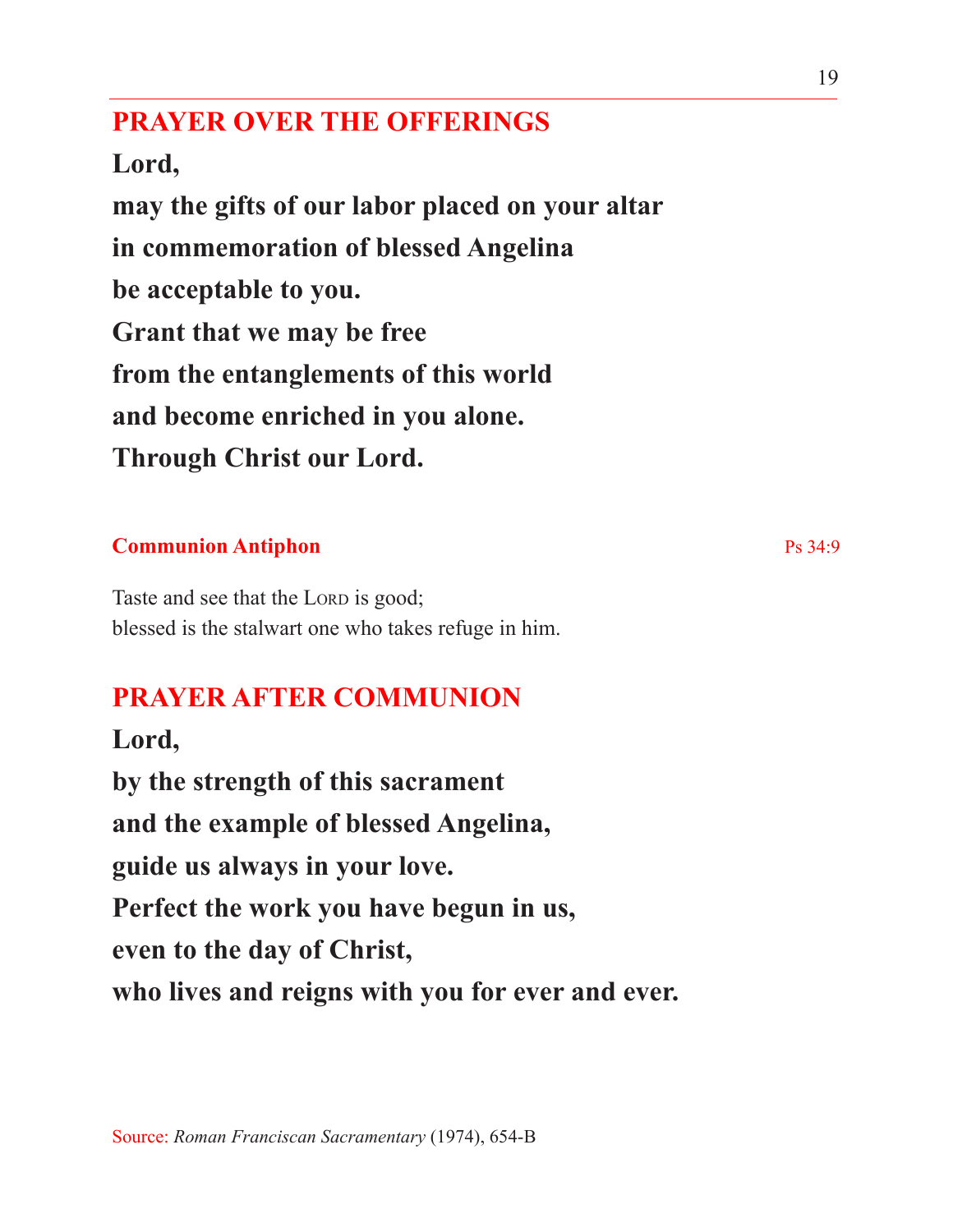## **St. BONAVENTURE**

#### **OFM, Bishop, Doctor of the Church**

St. Bonaventure, known as "the seraphic doctor," was born at Bagnoregio in Tuscany in 1221. At the age of 22, Bonaventure entered the Franciscan Order. Having made his vows, he was sent to Paris to complete his studies under the celebrated doctor Alexander of Hales, an Englishman and a Franciscan. After the latter's death he continued his course under his successor, John of Rochelle. In Paris he became the intimate friend of the great St. Thomas Aquinas. He received the degree of Doctor, together with St. Thomas Aquinas, ceding to his friend against the latter's inclination, the honor of having it first conferred upon him. Like St. Thomas Aquinas, he enjoyed the friendship of the holy King, St. Louis.

At the age of 35 he was chosen General of his Order and restored a calm where peace had been disturbed by internal dissensions. He did much for his Order and composed The Life of St. Francis. He also assisted at the translation of the relics of St. Anthony of Padua. He was nominated Archbishop of York by Pope Clement IV, but he begged not to be forced to accept that dignity. Gregory X obliged him to take upon himself a greater one, that of Cardinal and Bishop of Albano, one of the six suffragan Sees of Rome. Before his death he abdicated his office of General of the Franciscan Order. He died while he was assisting at the Second Council of Lyons, on July 15, 1274.

#### ENTRANCE ANTIPHON

In the midst of the Church he opened his mouth, and the Lord filled him with the spirit of wisdom and understanding and clothed him in a robe of glory.

## **COLLECT**

**Grant, we pray, almighty God,**

**that, just as we celebrate the heavenly birthday**

**of the bishop, Saint Bonaventure,**

**we may benefit from his great learning**

**and constantly imitate the ardor of his charity.**

**Through our Lord Jesus Christ, your Son,**

**who lives and reigns with you in the unity of the Holy Spirit, one God, for ever and ever.**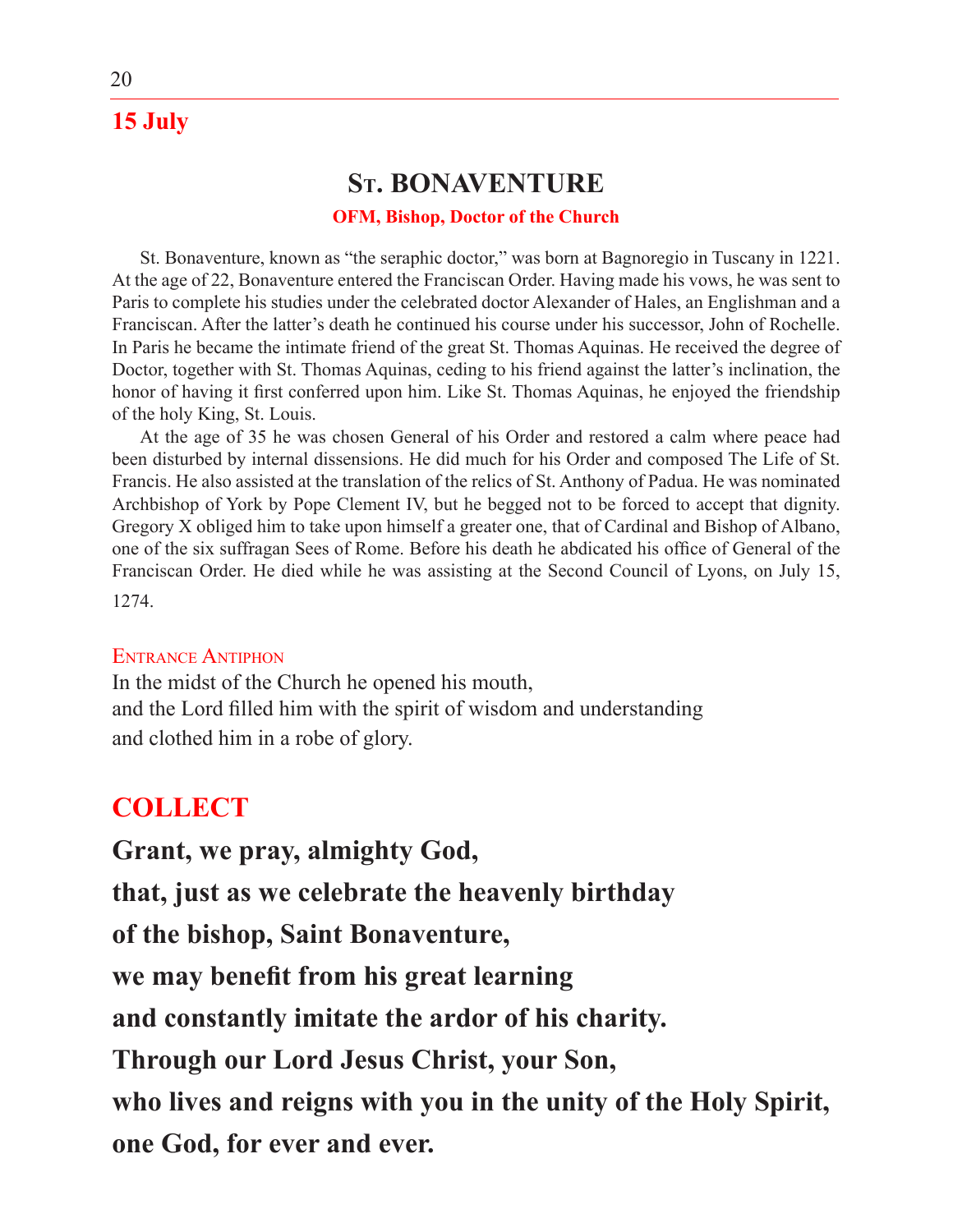**Almighty God, look upon the gifts we offer you on the feast of St. Bonaventure. Grant that our lives may be made comformable to the mystery of the Lord's passion which we celebrate. Through Christ our Lord.**

#### **Communion Antiphon** Mt 20:28

The Son of Man did not come to be served but to serve and to give his life as a ransom for many.

# **PRAYER AFTER COMMUNION**

**Lord, may the divine banquet we have shared impart to us the spirit of love so that by the example of St. Bonaventure, we may love you in all things and above all things and arrive at the abode of perfect love. Grant this through Christ our Lord.**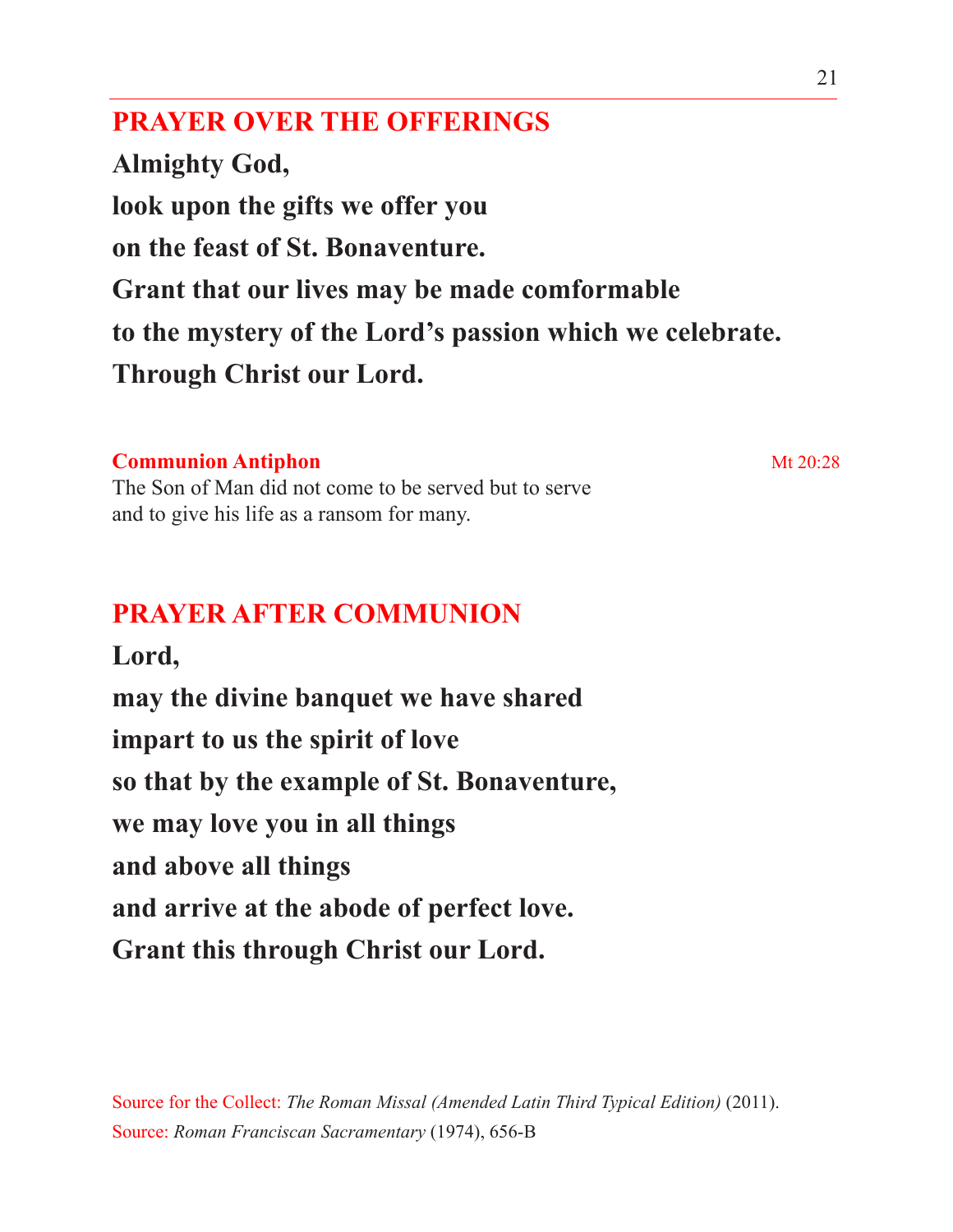#### **16 July (in the USA)**

## **St. FRANCIS SOLANO Friar Minor**

Born at Montilla, Spain, on March 10, his parents were distinguished no less for their noble birth than for their virtue and piety. When Francis was 20 years old, he was received into the Franciscan Order, and after ordination, he was sent to the friary of Arifazza as master of novices. In 1589 he sailed from Spain to the New World, and having landed at Panama, crossed the isthmus and embarked on a vessel that was to convey him to Peru. His missionary labors in South America extended over a period of 20 years, during which time he spared no fatigue, shrank from no sacrifice however great, and feared no danger that stood in the way of evangelizing the vast and savage regions of Tucuman and Paraguay. Notwithstanding the number and difficulty of the dialects spoken by the Indians, he learned them all in a very short time. The death of St. Francis was the cause of general grief throughout Peru. In his funeral sermon at the burial of the saint, Father Sebastiani, S.J., said that "Divine Providence had chosen Father Francis Solanus to be the hope and edification of all Peru, the example and glory of Lima and the splendor of the Seraphic Order." St. Francis was beatified by Clement X, in 1675, and canonized by Benedict XIII, in 1726.

#### ENTRANCE ANTIPHON Ps 37:30-31

The mouth of the righteous utters wisdom; his tongue speaks what is right. God's teaching is in his heart; his steps do not falter.

## **COLLECT**

**Father,**

**through St. Francis you brought many nations of America**

**to the bosom of the Church.**

**Through his merits and prayers,**

**join our hearts to you more closely,**

**and in the nations that do not know you,**

**lovingly implant reverence for your name.**

**Through our Lord Jesus Christ, your Son,**

**who lives and reigns with you in the unity of the Holy Spirit, one God, for ever and ever.**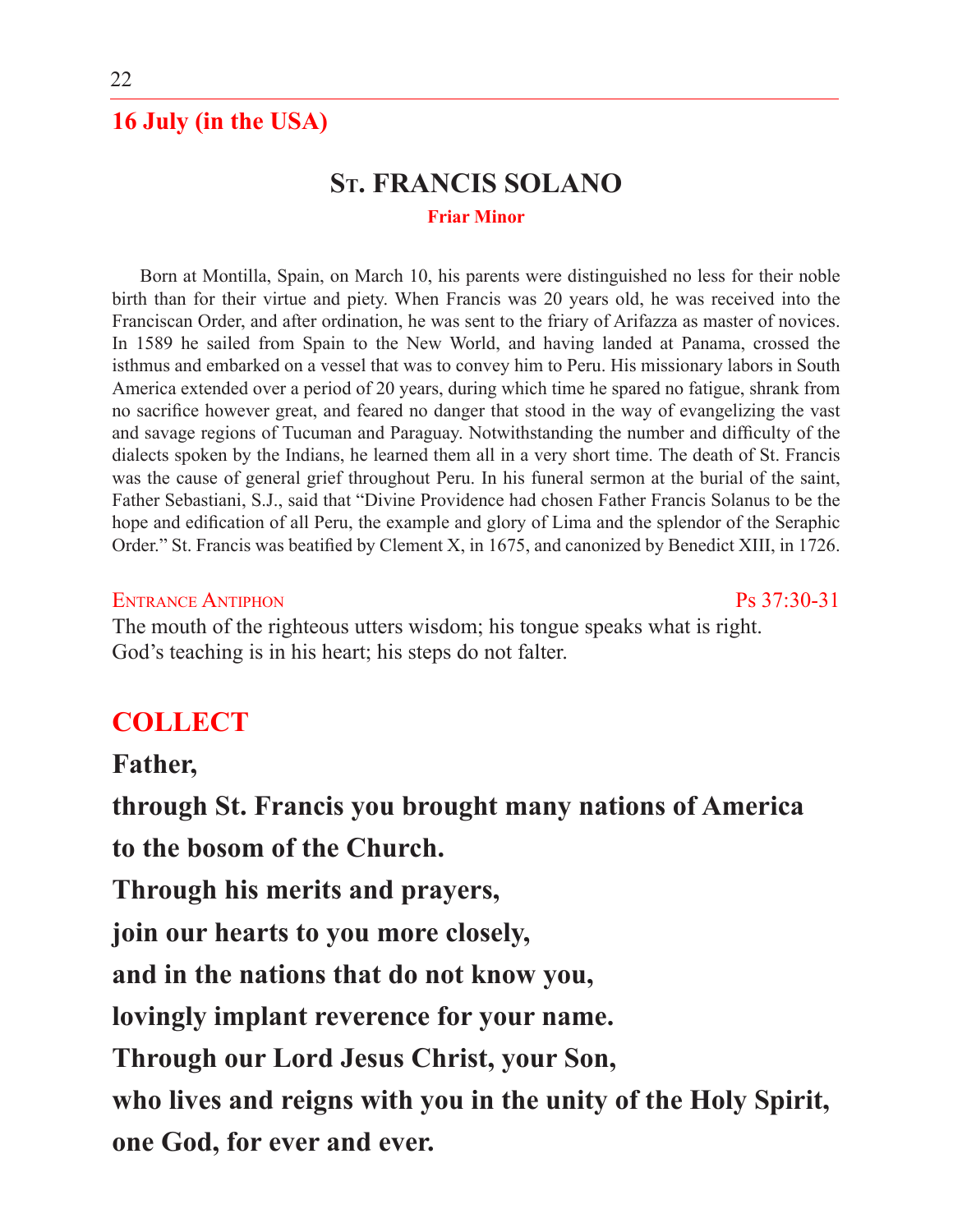**Almighty God, through the prayers of St. Francis, may the gift we offer you increase our faith, hope and love. Make us love what you command that we may obtain what you promise. Through Christ our Lord.**

## **Communion Antiphon** Ps 92:13-14

The just shall flourish like the palm tree, shall grow like a cedar of Lebanon. Planted in the house of the LORD, they shall flourish in the courts of our God.

# **PRAYER AFTER COMMUNION**

**Lord,**

**St. Francis worked tirelessly for the faith.**

**spending his life in its service.**

**With the power this Eucharist gives,**

**make your people strong in the same true faith**

**and help us to proclaim it everywhere**

**by all we say and do.**

**Grant this in the name of Jesus the Lord.**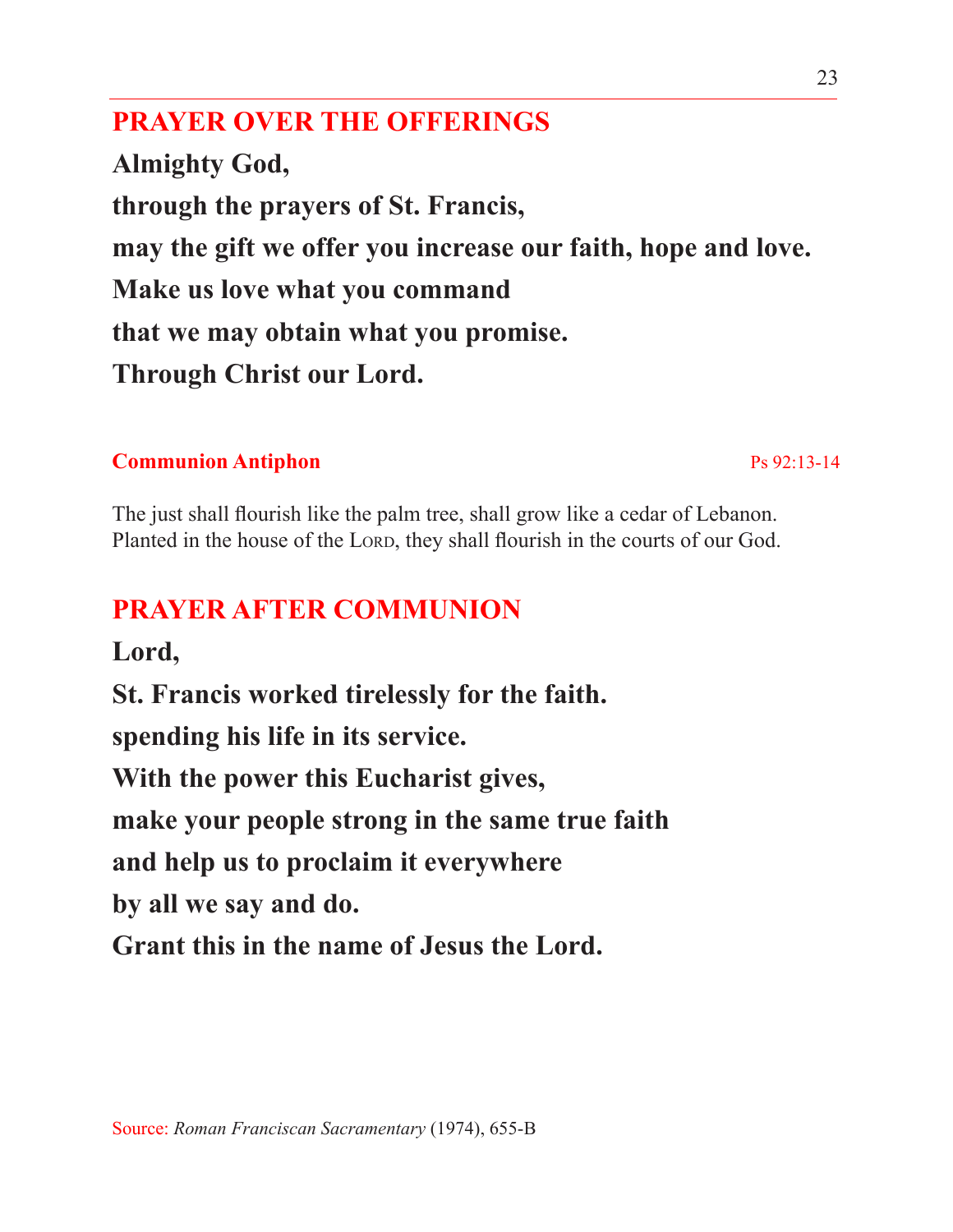# **St. LAWRENCE of BRINDISI**

#### **Capuchin Franciscan, Priest, Doctor of the Church**

He was born on July 22, 1559, and died exactly 60 years later on his birthday in 1619. When he was just 16 he entered the Capuchin Franciscan Order in Venice and received the name, Lawrence. He completed his studies of philosophy and theology at the University of Padua and was ordained a priest at 23. With his facility for languages he was able to study the Bible in its original texts. At the request of Pope Clement VIII, he spent much time preaching to the Jews in Italy. So excellent was his knowledge of Hebrew, the rabbis felt sure he was a Jew who had become a Christian.

Lawrence's sensitivity to the needs of people. He had a combination of brilliance, human compassion and administrative skill. He was elected general minister of the Capuchins in 1602. In this position he was responsible for great growth and geographical expansion of the Order.

Lawrence was appointed papal emissary and peacemaker, a job which took him to a number of foreign countries. An effort to achieve peace in his native kingdom of Naples took him on a journey to Lisbon to visit the king of Spain. Serious illness in Lisbon took his life in 1619.

#### ENTRANCE ANTIPHON

This is Lawrence who in his time assisted the people of God, a mediator of peace among the nations and a light of the Church.

## **COLLECT**

**O God, who for the glory of your name**

**and the salvation of souls,**

**bestowed on the priest, Saint Lawrence of Brindisi,**

**a spirit of counsel and fortitude,**

**grant, we pray, that in the same spirit,**

**we may know what must be done**

**and, through his intercession, bring it to completion.**

**Through our Lord Jesus Christ, your Son,**

**who lives and reigns with you in the unity of the Holy Spirit, one God, for ever and ever.**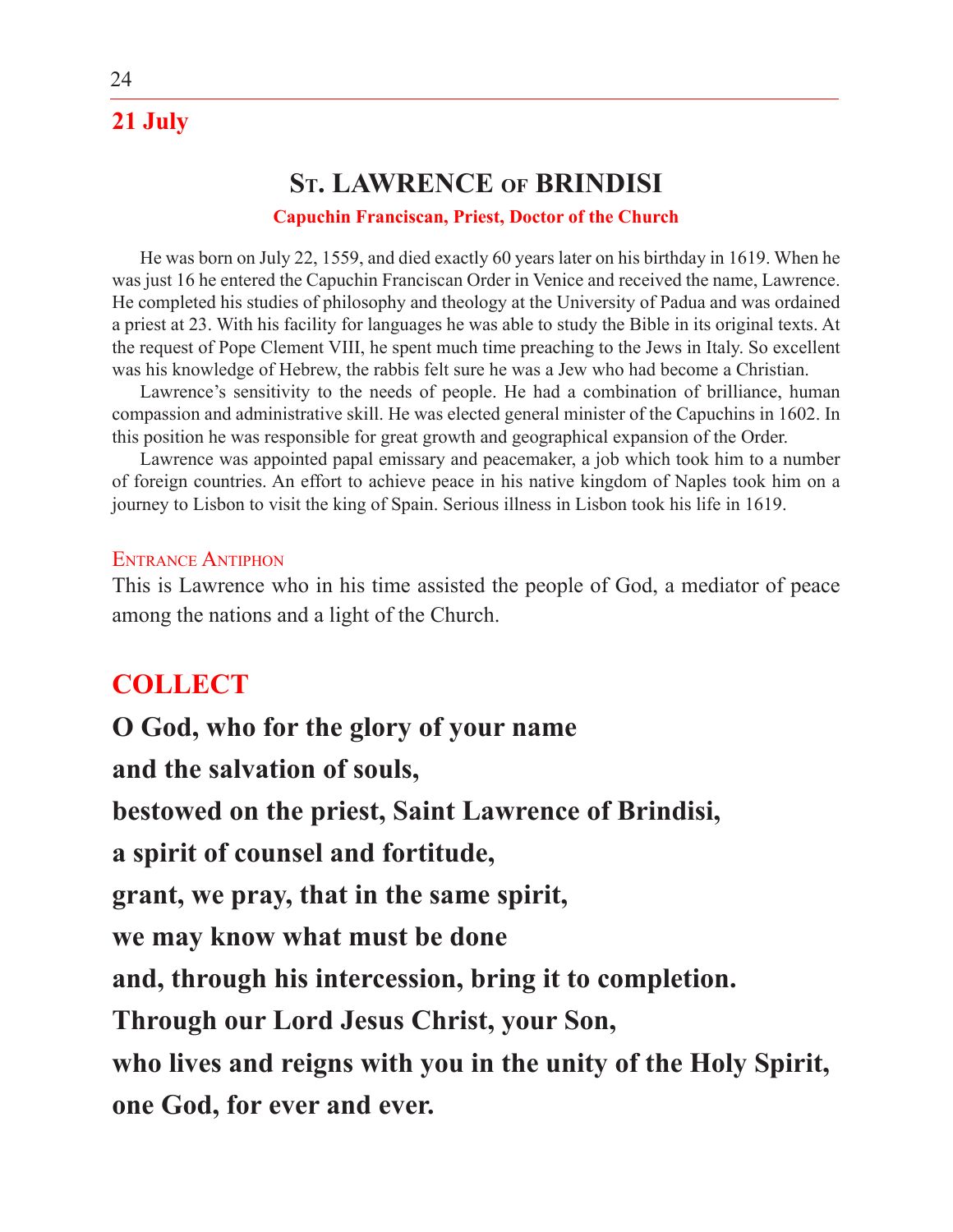**Through the present oblation, O Lord, which we offer in commemoration of Saint Lawrence, bestow on your faithful, we pray, the gifts of unity and peace. Through Christ our Lord.**

#### **Communion Antiphon** Mk 1:15

The kingdom of God is at hand. Repent, and believe in the gospel.

# **PRAYER AFTER COMMUNION**

**Lord,**

**may we be filled with lasting enjoyment of your divinity of which St. Lawrence had a foretaste in the sacred mystery of the altar. Grant this in the name of Jesus the Lord.**

Source for the Collect: *The Roman Missal (Amended Latin Third Typical Edition)* (2011) proper. Source for the Prayer over the Offerings: *Idem., Common of Holy Men, For One Saint, B*. Source for Prayer after Communion: *Roman Franciscan Sacramentary* (1974), 655-B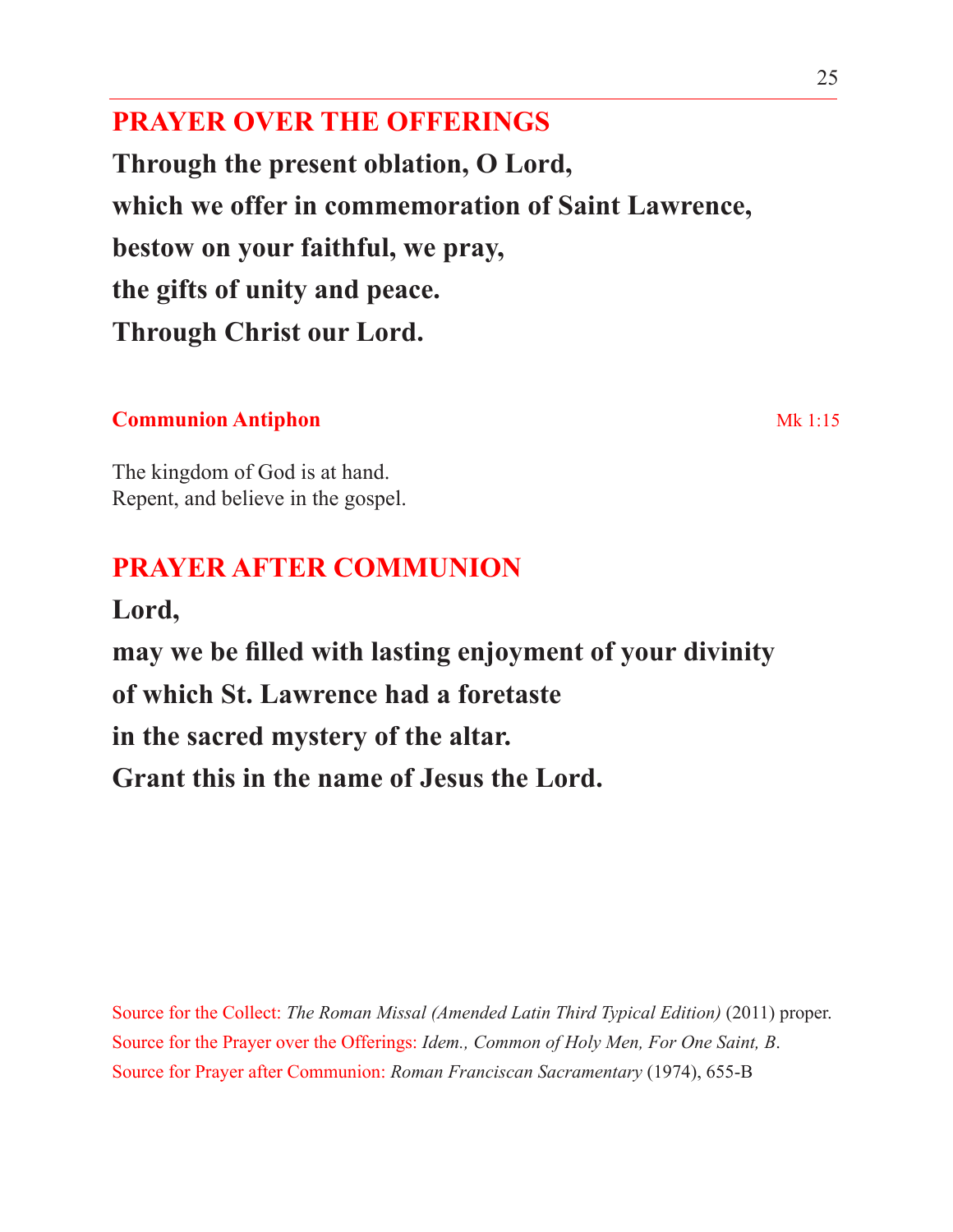#### **St. KINGA (Cunegunda) Poor Clare, Patron of Poland and Lithuania**

She was born in Esztergom, Kingdom of Hungary, the daughter of King Béla IV of Hungary and Maria Laskarina. She was a niece of St. Elizabeth of Hungary and great-niece of Saint Hedwig. Kinga's sisters were Saint Margaret of Hungary and Jolenta of Poland (Yolanda, Helen). She reluctantly married Bolesław V, "the Chaste". Kinga later became princess when her husband ascended the throne as Prince of Krakow. Despite the marriage, the devout couple took a vow of chastity.

During her reign Kinga got involved in charitable works such as visiting the poor and helping lepers. When her husband died in 1279, she sold all her material possessions and gave the money to the poor. She soon did not want any part in governing the kingdom which was left to her and decided to join the Poor Clare monastery at Sandec (Stary Sącz). She would spend the rest of her life in contemplative prayer and did not allow anyone to refer to her past role as Grand Duchess of Poland. She died on July 24, 1292. She was canonized on June 16, 1999 by Pope John Paul II.

#### ENTRANCE ANTIPHON

Behold a wise woman who has built her house. She feared the Lord and walked in the right path.

## **COLLECT**

**All-powerful God, you caused Saint Kinga to excel in purity of life and in wondrous charity toward the poor. Grant that through her prayers and example, we may go forward rejoicing in spirit along the way of charity. Through our Lord Jesus Christ, your Son, who lives and reigns with you in the unity of the Holy Spirit, one God, for ever and ever.**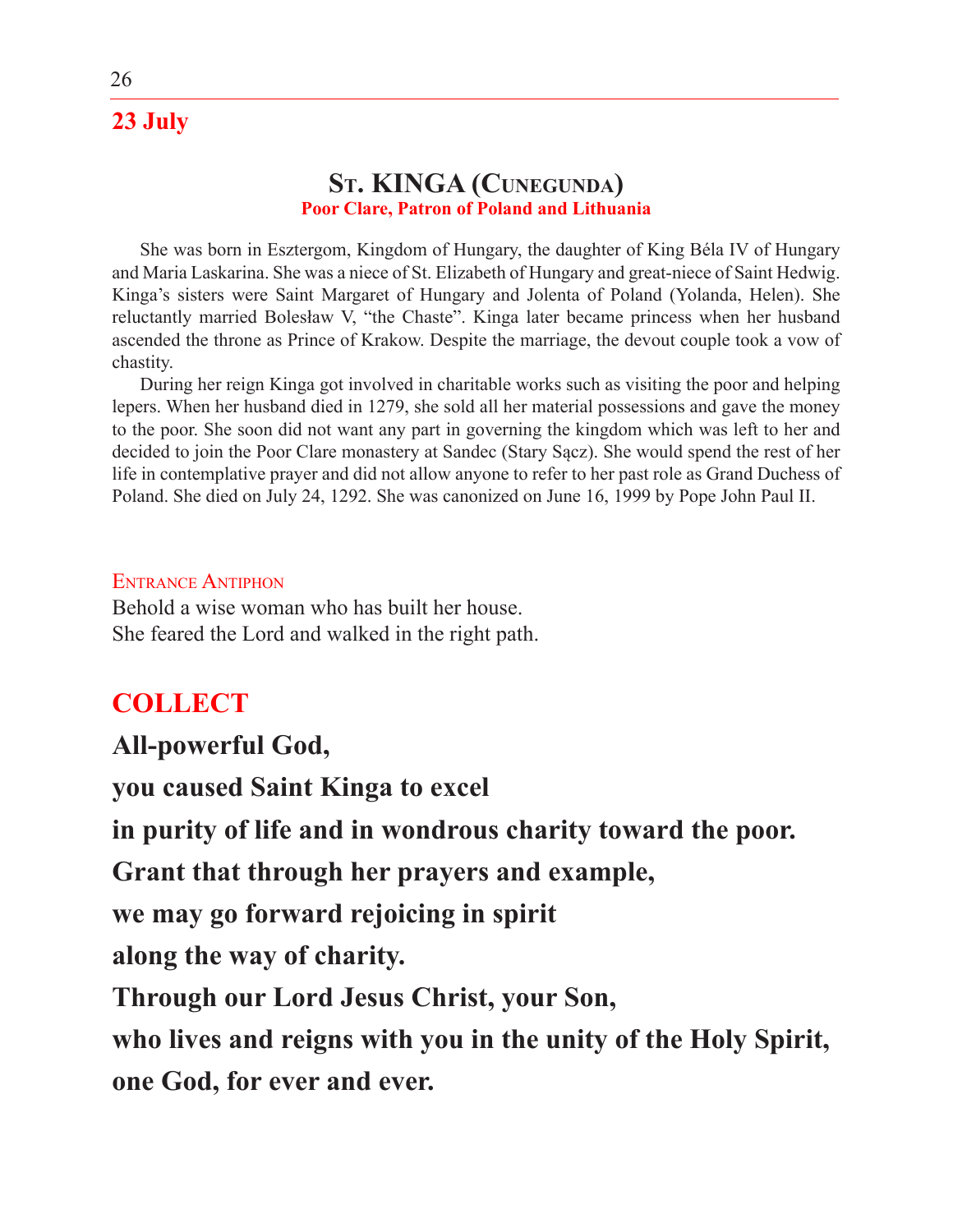**We bring you these sacrificial gifts, O Lord, to commemorate Saint Kinga, humbly entreating that they may bestow on us both pardon and salvation. Through Christ our Lord.**

#### **Communion Antiphon**

Whoever wishes to come after me must deny himself, take up his cross, and follow me, says the Lord. Mt 16:24

# **PRAYER AFTER COMMUNION**

**May the working of this divine Sacrament enlighten and inflame us, almighty God, on this feast day of Saint Kinga, that we may be ever fervent with holy desires and abound in good works. Through Christ our Lord.**

Source: *Roman Franciscan Sacramentary* (1974), 658-B Source for the Prayer over the Offerings: *The Roman Missal (Amended Latin Third Typical Edition)* (2011)*, Common of Holy Women,* V, 1

Source for Prayer after Communion: *Ibid.*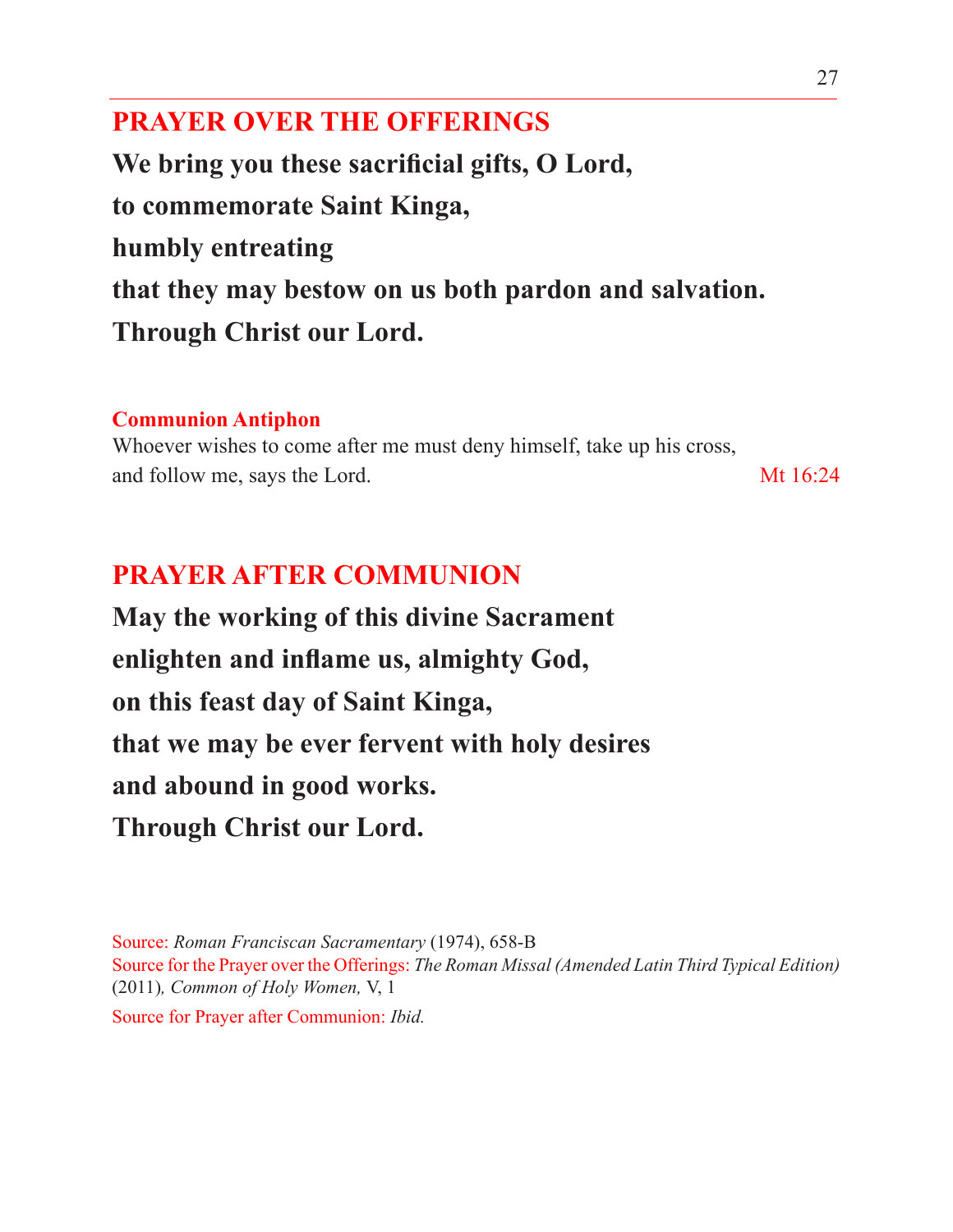#### **ON THE SAME DAY**

#### **23 July**

#### **St. BRIDGET of SWEDEN Secular Franciscan, religious founder, Patron of Europe**

Bridget was born into the royal family of Sweden. She lived her married life in the court of King Magnus II. Mother of eight children (the second eldest was St. Catherine of Sweden), she lived the strict life of a penitent after her husband's death. Bridget constantly strove to exert her good influence over Magnus; while never fully reforming, he did give her land and buildings to found a monastery for men and women. This group eventually expanded into an Order known as the Bridgetines. In 1350, a year of jubilee, Bridget braved a plague-stricken Europe to make a pilgrimage to Rome. Although she never returned to Sweden, her years in Rome were far from happy, being hounded by debts and by opposition to her work against Church abuses. A final pilgrimage to the Holy Land, marred by shipwreck and the death of her son, Charles, eventually led to her death in 1373. In 1999, she, Saints Catherine of Siena (April 29) and Teresa Benedicta of the Cross (Edith Stein, August 9) were named co-patronesses of Europe.

#### ENTRANCE ANTIPHON

Let us all rejoice in the Lord, as we honor Saint Bridget, at whose feast the angels rejoice and praise the Son of God.

### **COLLECT**

**O God, who guided Saint Bridget of Sweden along different paths of life and wondrously taught her the wisdom of the Cross**

**as she contemplated the Passion of your Son,**

**grant us, we pray, that, walking worthily in our vocation,**

**we may seek you in all things.**

**Through our Lord Jesus Christ, your Son,**

**who lives and reigns with you in the unity of the Holy Spirit, one God, for ever and ever.**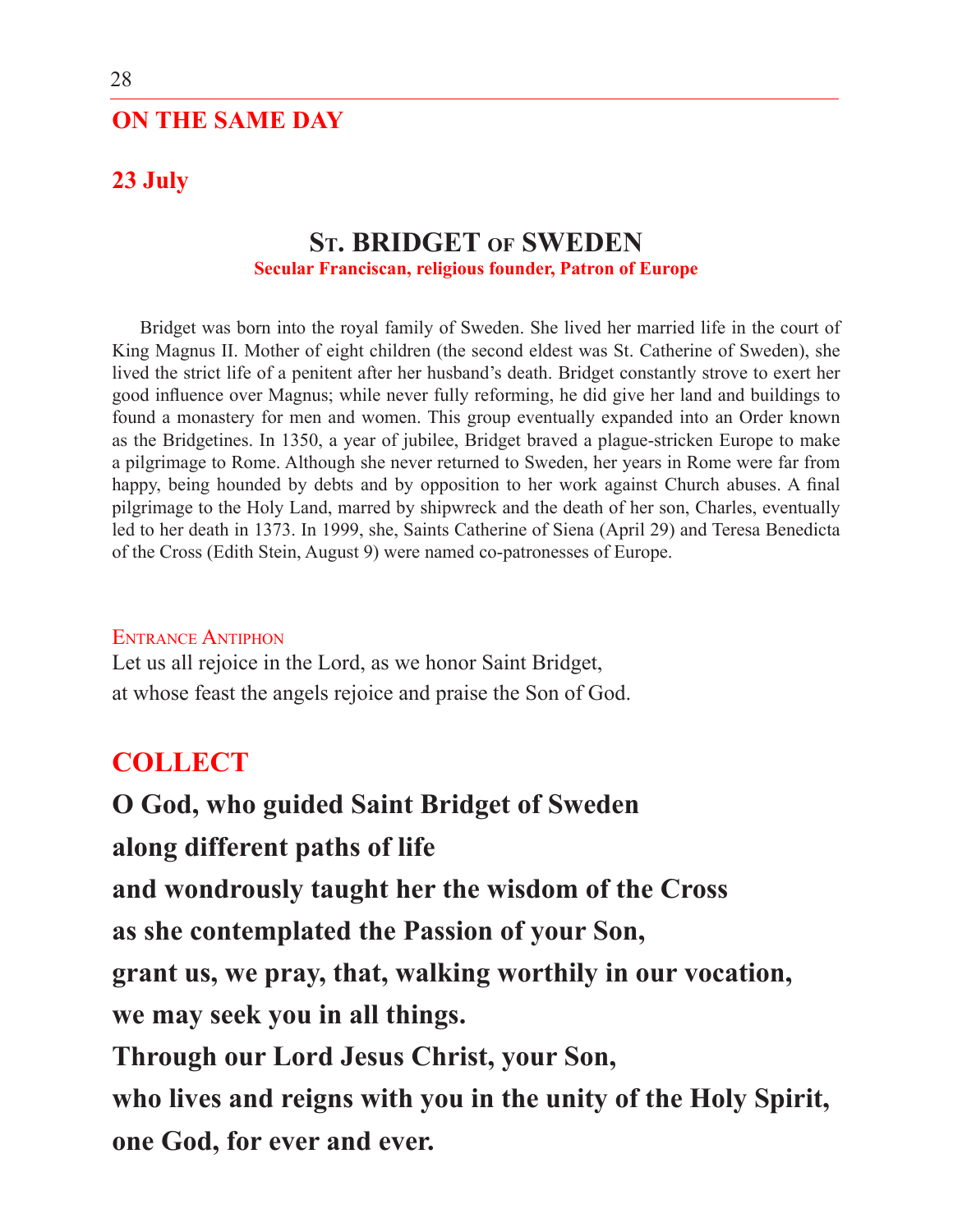**Most merciful God, who were pleased to create in Saint Bridget the New Man in your image, the old having passed away; graciously grant, we pray, that, renewed like her, we may offer you the acceptable sacrifice of conciliation. Through Christ our Lord.**

#### **Communion Antiphon** see Ps 44:8

Your love is for justice; your hatred for evil. Therefore God, your God, has anointed you with the oil of gladness above kings.

# **PRAYER AFTER COMMUNION**

**We pray, almighty God, that we, who are fortified by the power of this Sacrament, may learn through the example of Saint Bridget to seek you always above all things and to bear in this world the likeness of the New Man. Through Christ our Lord.**

Source: *The Roman Missal (Amended Latin Third Typical Edition)* (2011)*, Proper texts for England, Scotland, Wales and Ireland*.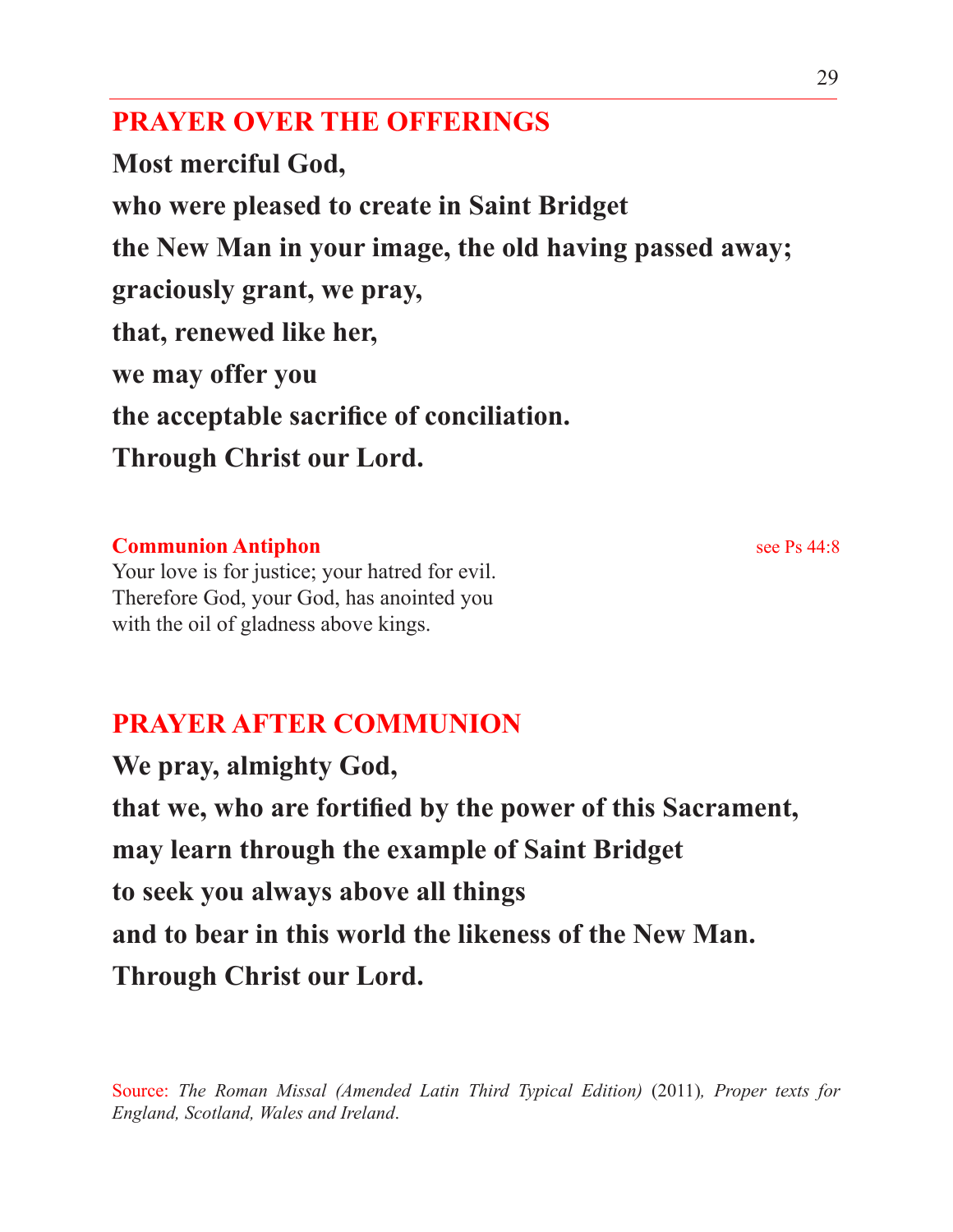#### **Bl. LOUISE of SAVOY Poor Clares**

On December 28, a daughter was born to the Duke of Savoy and the sister of King Louis XI of France. The child, named Louise, was to distinguish herself by her innocence and holiness rather than by any worldly status. As a youngster she was deeply devoted to prayer and solitude. Although she wore the costly garments and jewelry that went with one of her rank, she quietly insisted on wearing a haircloth underneath. Her uncle arranged for her to marry the Prince of Chalon, a virtuous young man who appreciated his young wife's devotion to simplicity. Excessiveness and opulence were absent from their court. The couple persuaded both the ladies and men of the court to follow a more Christian life. At age 27 Louise lost her husband and thereafter retired to a more simple life that allowed her to devote herself to works of charity and penance. Childless, she chose to enter a convent of Poor Clares at Orbe. Though she proved to be a model of humility and obedience, Louise was felled by a serious illness at age 42. God took her home on July 24. Pope Gregory XVI beatified her in 1839.

#### Entrance Antiphon

Behold a wise woman who has built her house. She feared the Lord and walked in the right path.

## **COLLECT**

**Almighty God, you set Blessed Louise before us as a shining example of virtues for all walks of life. May we follow her example in obeying you sincerely and so please you in faith and in work. Through our Lord Jesus Christ, your Son, who lives and reigns with you in the unity of the Holy Spirit, one God, for ever and ever.**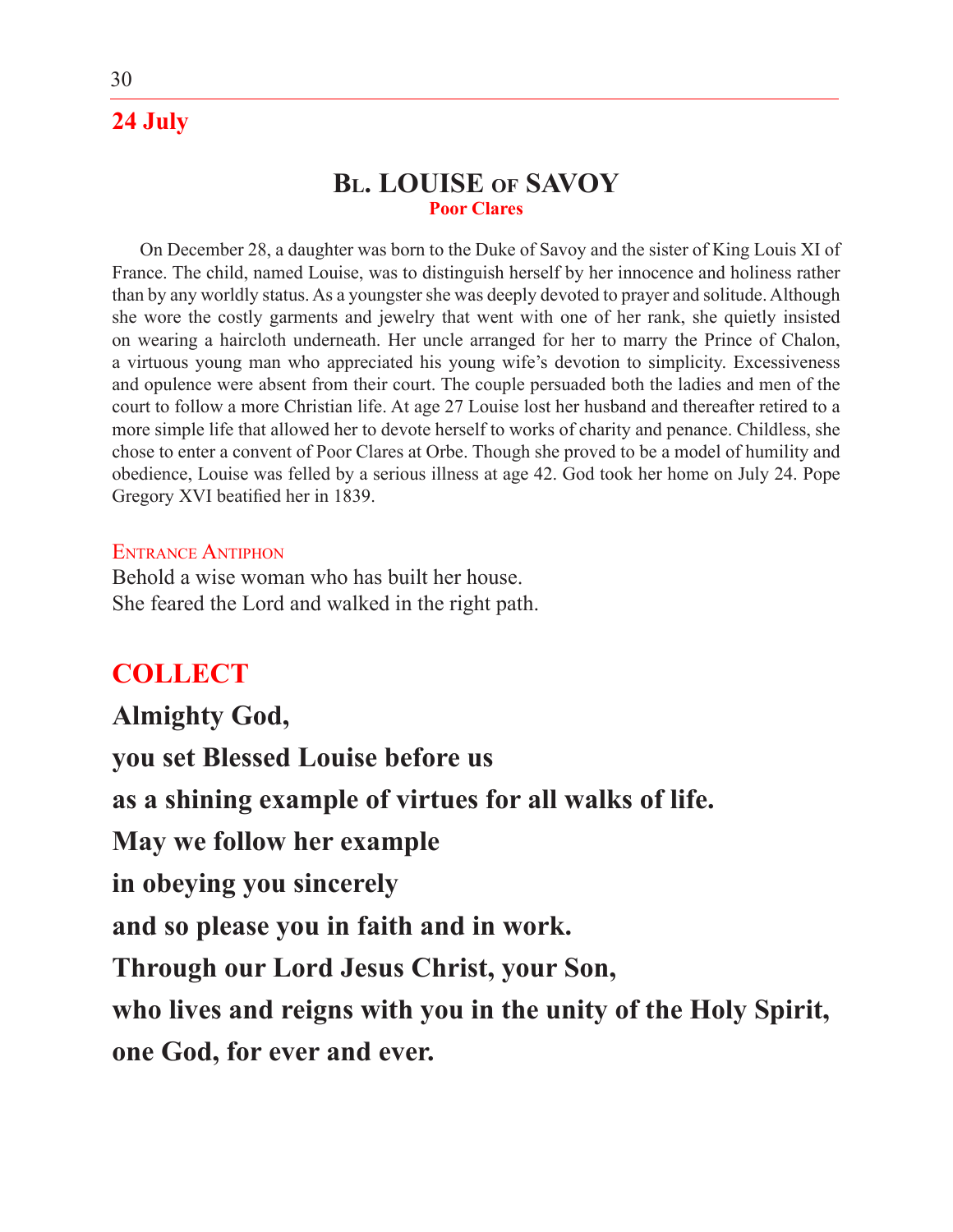**We bring you these sacrificial gifts, O Lord, to commemorate Blessed Louise, humbly entreating that they may bestow on us both pardon and salvation. Through Christ our Lord.**

#### **Communion Antiphon** Mt 13:45-46

The kingdom of heaven is like a merchant searching for fine pearls. When he finds a pearl of great price, he goes and sells all that he has and buys it.

# **PRAYER AFTER COMMUNION**

**Lord, we receive your gifts at this celebration in honor of Blessed Louise. May they free us from sin and strengthen us by your grace. Through Christ our Lord.**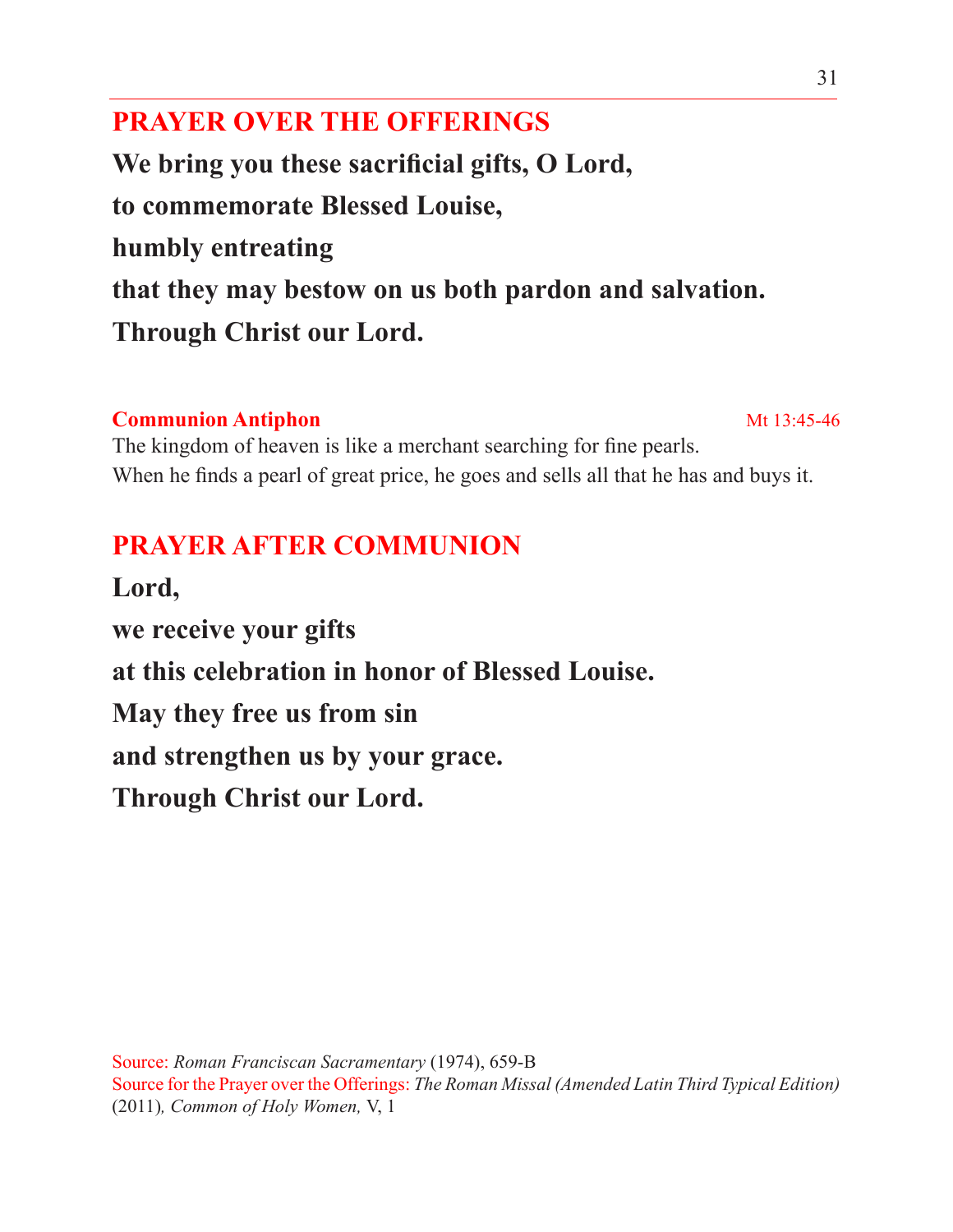## **Bl. MARY MAGDALEN MARTINENGO Capuchin Poor Clare**

Mary Magdalen Martinengo da Barco was born into a noble family of Brescia, Italy. Her mother died when she was only five months old. She joined the Capuchin Poor Clares of Santa Maria della Neve. Her responsibilities in the convent varied from portress to Novice Mistress, and eventually superior of the convent. She distinguished herself in modesty, patience and obedience. She had a great devotion to the Passion of Our Lord, and frequently visited the Blessed Sacrament. God rewarded her with the gifts of miracles and prophecy. Mary Magdalen died when she reached the age of fifty, and she was beatified by Pope Leo XIII in 1900.

#### ENTRANCE ANTIPHON

Here is a wise virgin, from among the number of the prudent, who went forth with lighted lamp to meet Christ.

## **COLLECT**

**Almighty God,**

**you gave Blessed Mary Magdalen the grace**

**to imitate Christ in his poverty and humility.**

**Through her intercession,**

**grant us to walk faithfully the way of our vocation,**

**and through the paths of truth and justice**

**to be enabled to come to you.**

**Through our Lord Jesus Christ, your Son,**

**who lives and reigns with you in the unity of the Holy Spirit,**

**one God, for ever and ever.**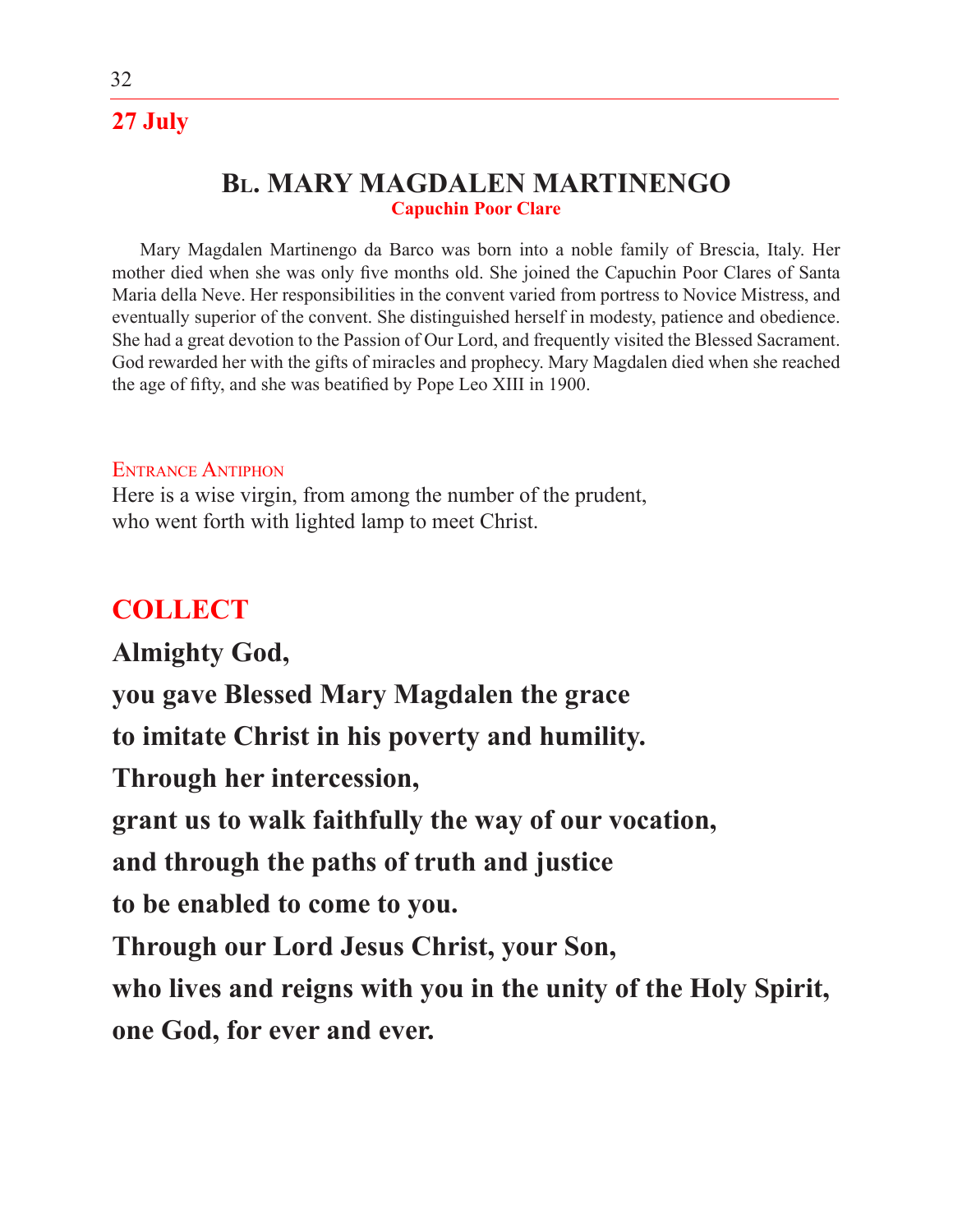**Lord,**

**we see the wonder of your love in the life of the virgin, Mary Magdalen, and in her witness to Christ. Accepts our gifts of praise and make our offering pleasing to you. Through Christ our Lord.**

#### **Communion Antiphon** see Mt 25:6

Behold, the Bridegroom is coming; come out to meet Christ the Lord.

# **PRAYER AFTER COMMUNION**

**Renewed by partaking of this divine gift, we pray, O Lord our God, that by the example of Blessed Mary Magdalen, bearing in our body the death of Jesus, we may strive to hold fast to you alone. Through Christ our Lord.**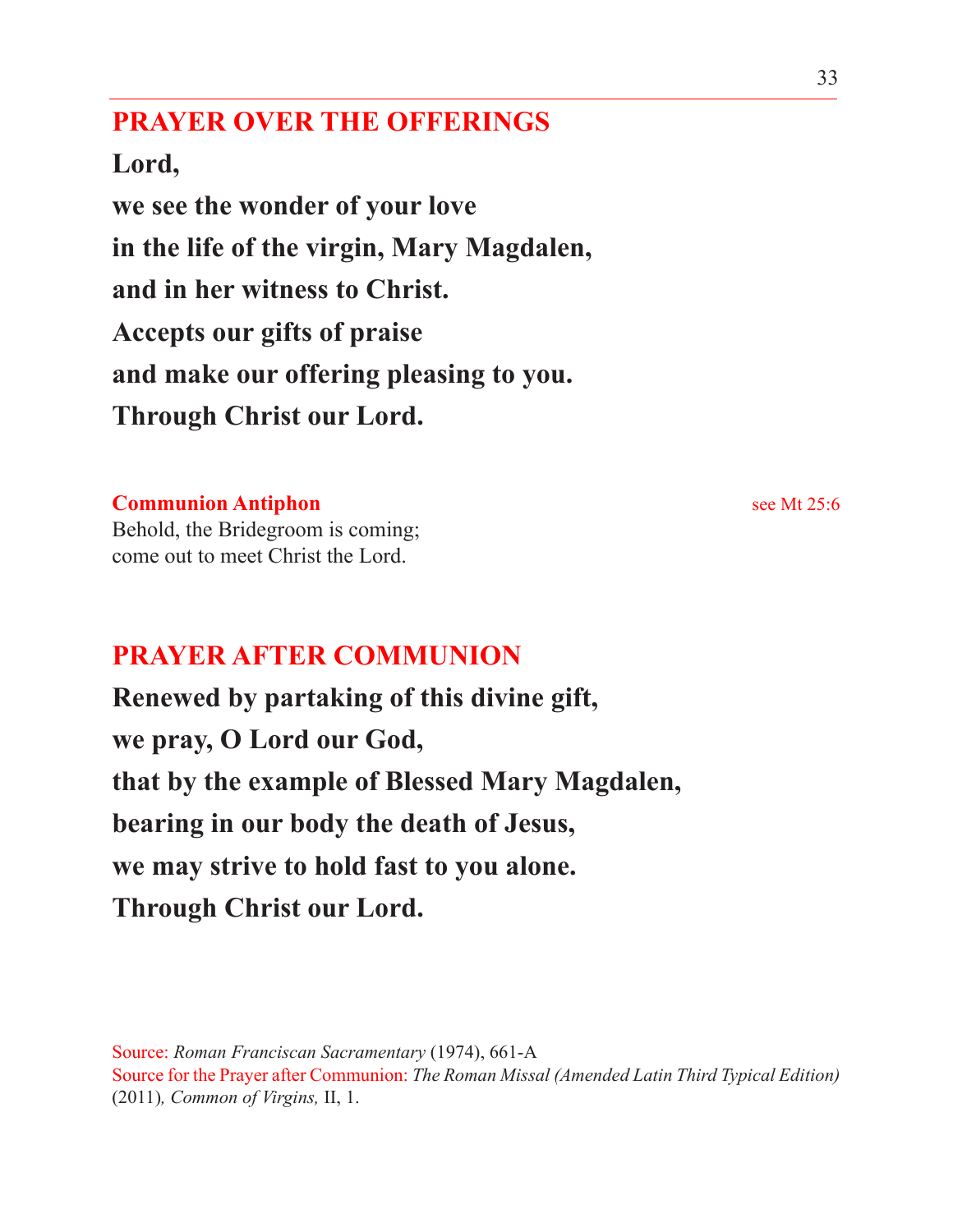# **Bl. MARY TERESA KOWALSKA**

**Capuchin Poor Clare, Martyr**

Born at Warsaw in 1902, Mieczyslawa sensed a call to religious life. She entered the convent of the Capuchin Poor Clares at Przasnysa on January 23, 1923, with the intent of making reparation for her family which had become permeated with the spirit of atheism. At her investiture, she took the religious name Teresa of the Child Jesus. She made her perpetual profession on July 26, 1928. She served God in the convent with devotion and care as doorkeeper, sacristan, librarian, novice director, and councillor, and distinguished herself for her zeal.

On April 2, 1941, Nazi soldiers burst into the cloister and arrested all 36 nuns. They were hauled off to the concentration camp of Dzialdowo. They suffered from a filthy environment, severe hunger, and continual terror. Sr. Mary Teresa's already frail health worsened, but no medical attention was given her. In great pain, and knowing that death was imminent, she said to her sisters: "I will not leave here alive; I offer my life in sacrifice so that the sisters might return to the convent." And then she abandoned herself to prayer. She died during the night of July 25, 1941. Her body was removed and no one knows what became of her remains. In keeping with what she had told the sisters earlier, two weeks following her death – on August 7, 1941 - the nuns were liberated from the death camp of Dzialdowo. She was beatified with other Polish martyrs of the Nazi persecution by Pope John Paul II in Warsaw on June 13, 1999.

#### Entrance Antiphon

He humbled himself in all things and found mercy in the sight of God. Great is the power of the Lord; by the humble he is glorified.

## **COLLECT**

**O God, who gladden us today**

**with the commemoration of Blessed Mary Teresa,**

## **virgin and martyr,**

**graciously grant that we may be helped by her merits,**

**just as our lives are lit up by the splendor**

**of her example of chastity and fortitude**

**Through our Lord Jesus Christ, your Son,**

**who lives and reigns with you in the unity of the Holy Spirit, one God, for ever and ever.**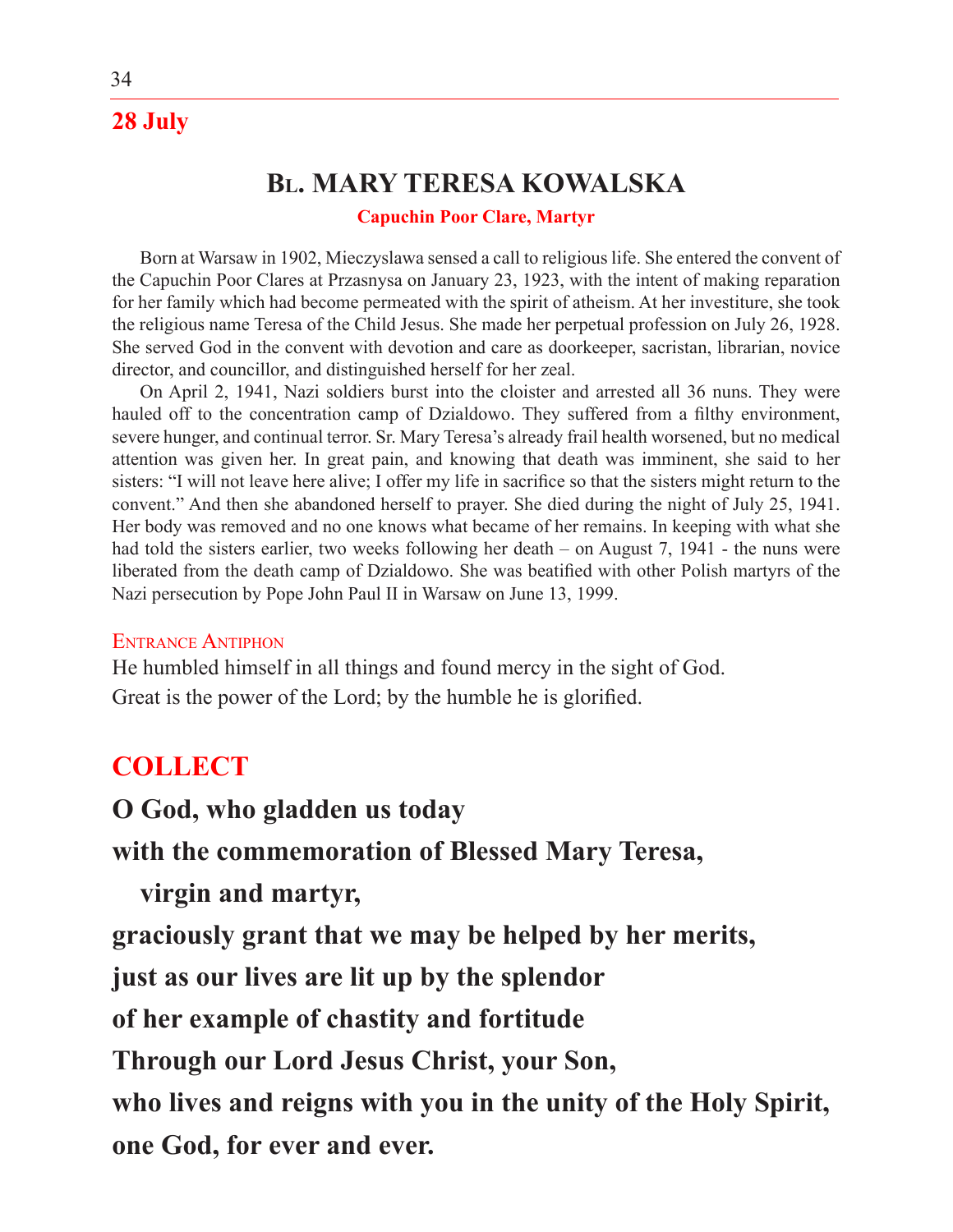**May the offerings we bring in celebration of Bl. Mary Teresa, win your gracious acceptance, O Lord, we pray, just as the struggle of her suffering and passion was pleasing to you. Through Christ our Lord.**

#### **Communion Antiphon** Rv 7:17

The Lamb who is at the center of the throne will lead them to the springs of the waters of life.

# **PRAYER AFTER COMMUNION**

**O God, who bestowed on Blessed Mary Teresa a crown among the saints, for her twofold triumph of virginity and martyrdom, grant, we pray, through the power of this Sacrament, that, bravely overcoming every evil, we may attain the glory of heaven. Through Christ our Lord.**

Source: *The Roman Missal (Amended Latin Third Typical Edition)* (2011)*, Common of Martyrs,*  IV, For a virgin martyr.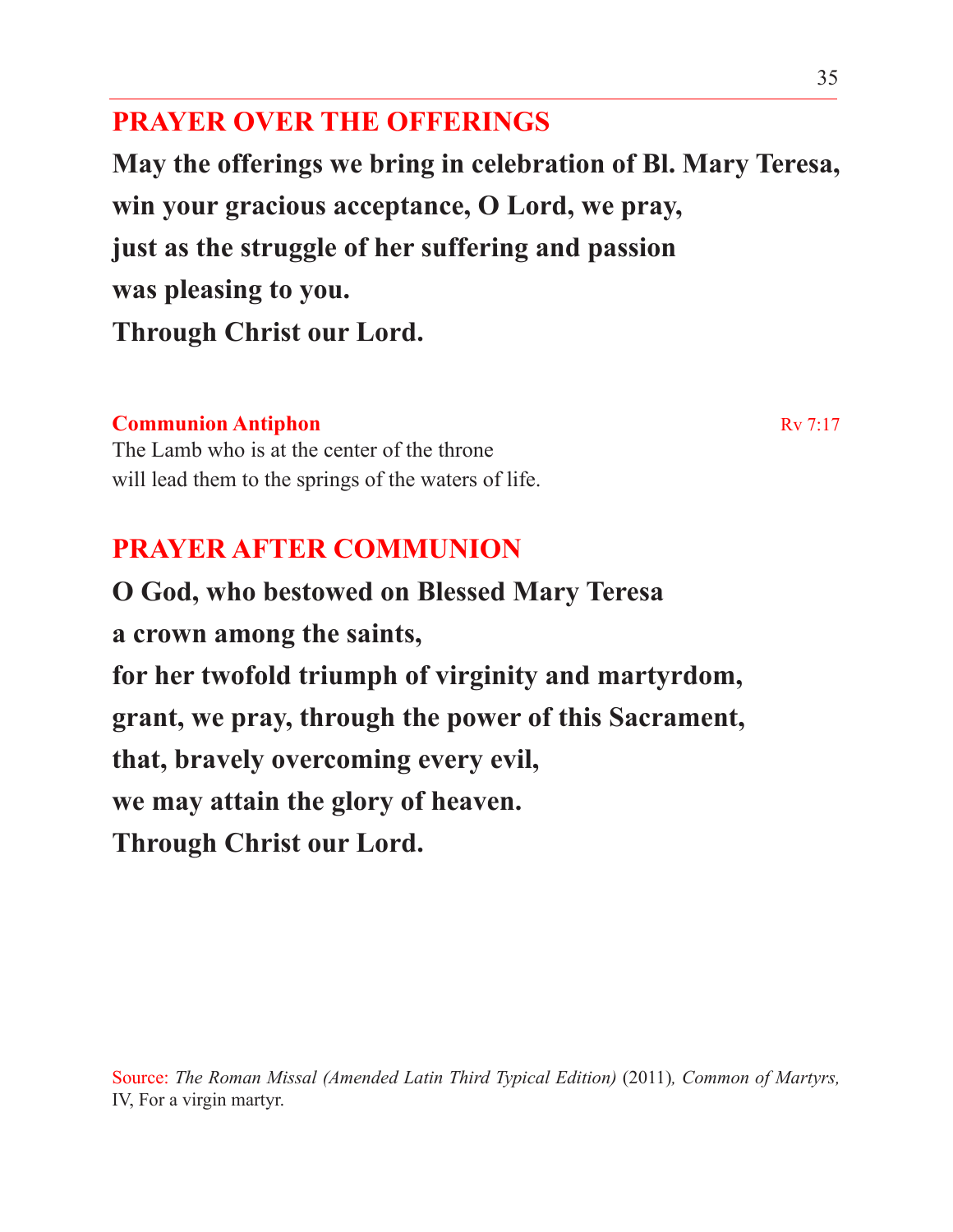#### **ON THE SAME DAY**

#### **28 July**

#### **Bl. MATTIA NAZAREI Poor Clare**

Mattia was born on March 1, 1253 in Matelica (Marche, Italy), in the same year that Saint Clare died in Assisi. Mattia's parents both belonged to noble, rich and religious families. Her parents sought to force her into a marriage with a rich and noble young man, but Mattia firmly refused, because she had already answered to Christ's call. She asked to enter a Poor Clares' convent, where her aunt was abbess but the abbess was afraid of her father's reaction and tried to dissuade Mattia from taking hurried decisions. The young girl decided to follow St. Clare's and St. Agnes' courageous examples, bravely defying her family: She cut her hair and wore an old habit, praying Christ to help her, then she presented herself to the community, declaring that she wanted to lead the religious life. Her father had to resign himself to it and Mattia officially consecrated herself to our Lord on August 10, 1271. She prayed night and day, and always asked for the most menial tasks, in spite of her noble birth. Blessed Mattia died on December 28, 1320, and was beatified by Clement XIII in 1765.

#### Entrance Antiphon

Let us rejoice and exult for joy, for the Lord of all has shown his love for a holy and glorious virgin.

## **COLLECT**

**Lord God, who called Blessed Mattia to a life of perfect conformity to Christ, grant, we pray, that, imitating her virtues on earth, we may delight with her in the joys of eternity. Through our Lord Jesus Christ, your Son, who lives and reigns with you in the unity of the Holy Spirit, one God, for ever and ever.**